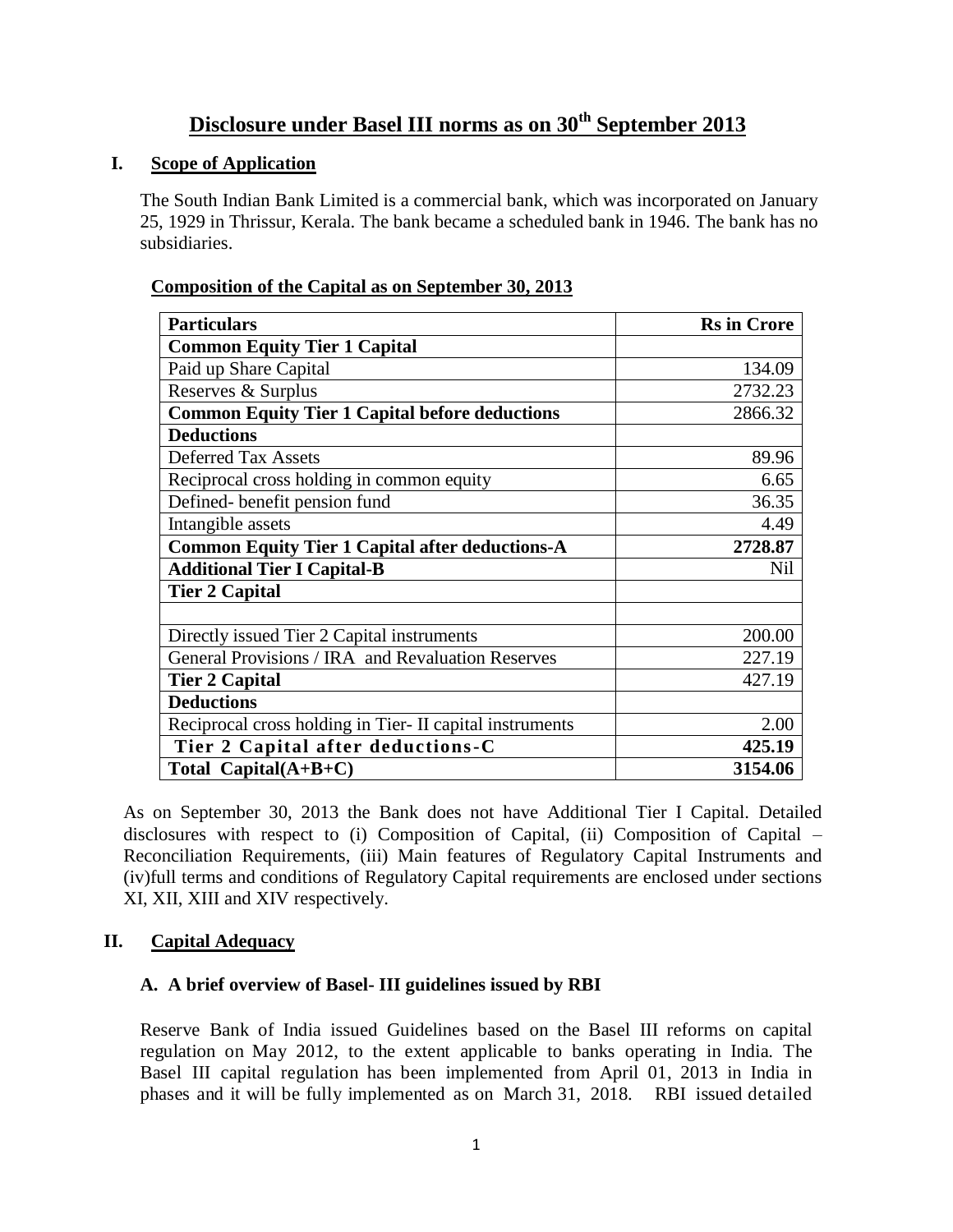Guidelines on Composition of Capital Disclosure Requirements on May 28, 2013. The Basel III Capital Regulations have been consolidated in Master Circular – Basel III Capital Regulations vide circular No.DBOD.No.BP.BC.2/21.06.201/2013-14 dated July 1 2013.

Under the Basel II framework, the total regulatory capital comprises of Tier I (core capital) and Tier 2 capital (supplementary capital). In order to improve the quality of regulatory capital, the capital will predominantly consist of Common Equity under Basel III. Non-equity Tier 1 and Tier 2 capital would continue to form part of regulatory capital subject to eligibility criteria as laid down in Basel III. The Basel III capital regulations continue to be based on three-mutually reinforcing Pillars, viz. minimum capital requirements (Pillar 1), supervisory review of capital adequacy (Pillar 2), and market discipline (Pillar 3) of the Basel II capital adequacy framework. The Basel-III norms mainly seek to:

- a) Raise the quality of capital to ensure that the banks are capable to absorb losses on both as going concern and as gone concern basis,
- b) Increase the risk coverage of the capital framework
- c) Introduce leverage ratio to serve as a backstop to the risk-based capital measure
- d) Raise the standards for the supervisory review process and public disclosures etc.

The macro prudential aspects of Basel III are largely enshrined in the capital buffers. Both the buffers i.e. the capital conservation buffer and the countercyclical buffer are intended to protect the banking sector from stressed situations and business cycles.

#### **Minimum capital requirements under Basel-III:**

Under the Basel III Capital Regulations, Banks are required to maintain a minimum Pillar 1 Capital to Risk-weighted Assets Ratio (CRAR) of 9% on an on-going basis (other than capital conservation buffer and countercyclical capital buffer etc.) Besides the minimum capital requirements, Basel III also provides for creation of capital conservation buffer (CCB). The CCB requirements kick in from March 31, 2015 and are to be fully implemented by March 31, 2018.

The total regulatory capital fund under Basel- III norms will consist of the sum of the following categories:-

- (i) Tier 1 Capital (going-concern capital\*): comprises of:-
	- (a) Common Equity Tier 1 capital
	- (b) Additional Tier 1 capital
- (ii) Tier 2 Capital (gone-concern capital\*)

(\*From regulatory capital perspective, going-concern capital is the capital which can absorb losses without triggering bankruptcy of the bank. Gone-concern capital is the capital which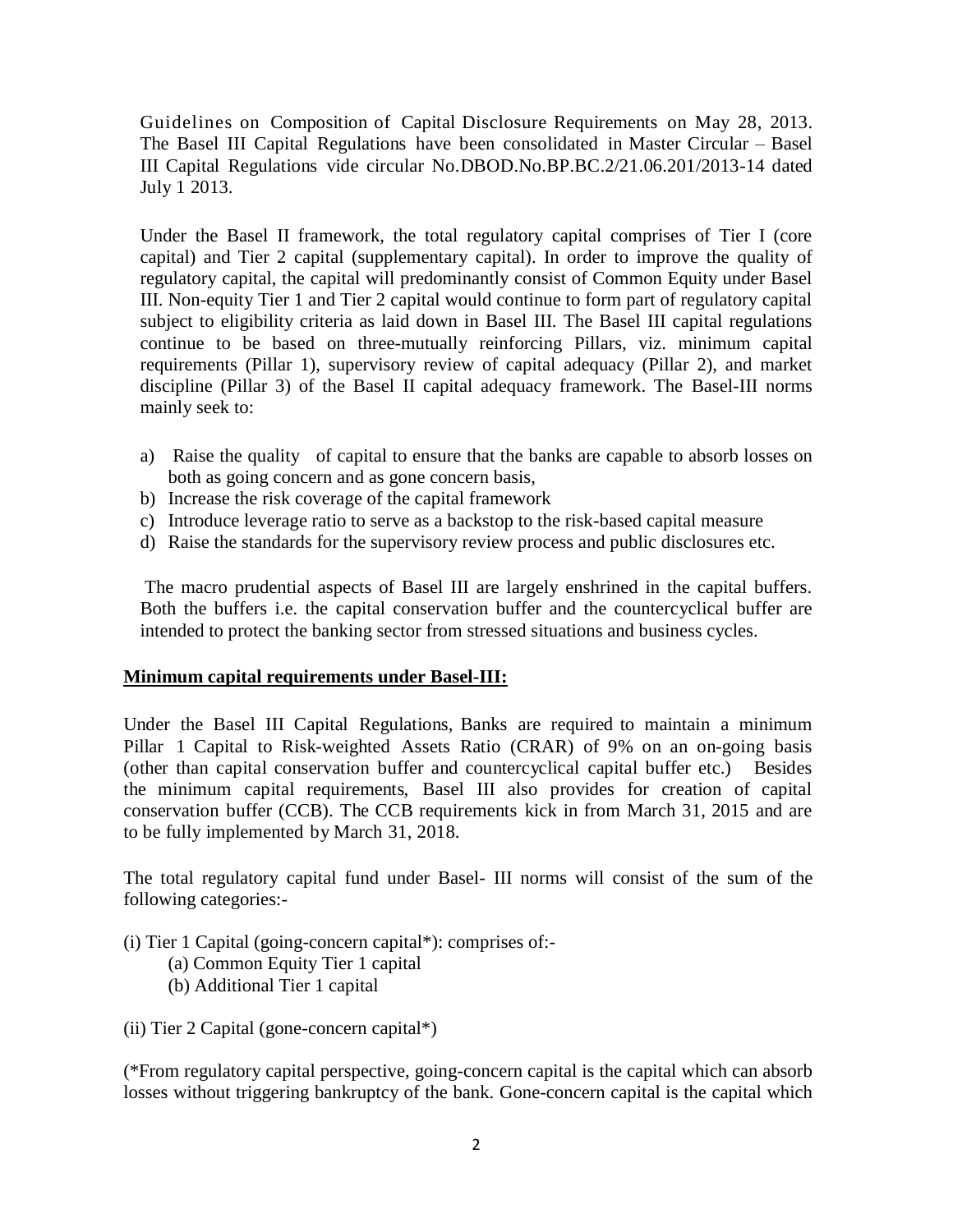will absorb losses only in a situation of liquidation of the bank).

#### **Elements of Capital funds –**

#### **(i) Common Equity Tier 1 capital**

- Common shares
- Stock surplus (share premium of Common Equity instruments)
- Statutory reserves
- Capital reserves representing surplus arising out of sale proceeds of assets
- Other disclosed free reserves, if any
- Balance in Profit & Loss Account at the end of previous year
- Profit for current year calculated on quarterly basis as per the formula given in RBI guidelines/notification. (Less: Regulatory adjustments/ deductions)

### **(ii) Additional Tier 1 capital**

- Perpetual Non-cumulative Preference shares (PNCPS)
- Stock surplus (share premium of Additional Tier 1 capital instruments)
- Debt capital instruments
- Any other type of instruments as notified by RBI from time to time.
- (Less: Regulatory adjustments/ deductions)

### **(ii) Tier 2 Capital**

- General Provisions and Loss Reserves
- Debt capital instruments issued by banks
- Preference share capital instruments (PCPS/RNCPS/RCPS)
- Stock surpluses (premium of Tier 2 capital instruments)
- Revaluation reserves at a discount of 55%
- Any other type of instruments generally notified by RBI for inclusion under Tier capital (Less: Regulatory adjustments/deductions)

## **B. The bank's approach in assessment of capital adequacy**

The bank is following standardized approach, Standardized Duration approach and Basic Indicator approach for measurement of capital charge in respect of credit risk, market risk and operational risk respectively. Besides computing CRAR under the Pillar I requirement, the Bank also periodically undertakes stress testing in various risk areas to assess the impact of stressed scenario or plausible events on asset quality, liquidity, profitability and capital adequacy. The bank conducts Internal Capital adequacy assessment process (ICAAP) on annual basis to assess the sufficiency of its capital funds to cover the risks specified under Pillar- II of Basel guidelines. The adequacy of banks" capital funds to meet the future business growth is also assessed in the ICAAP document.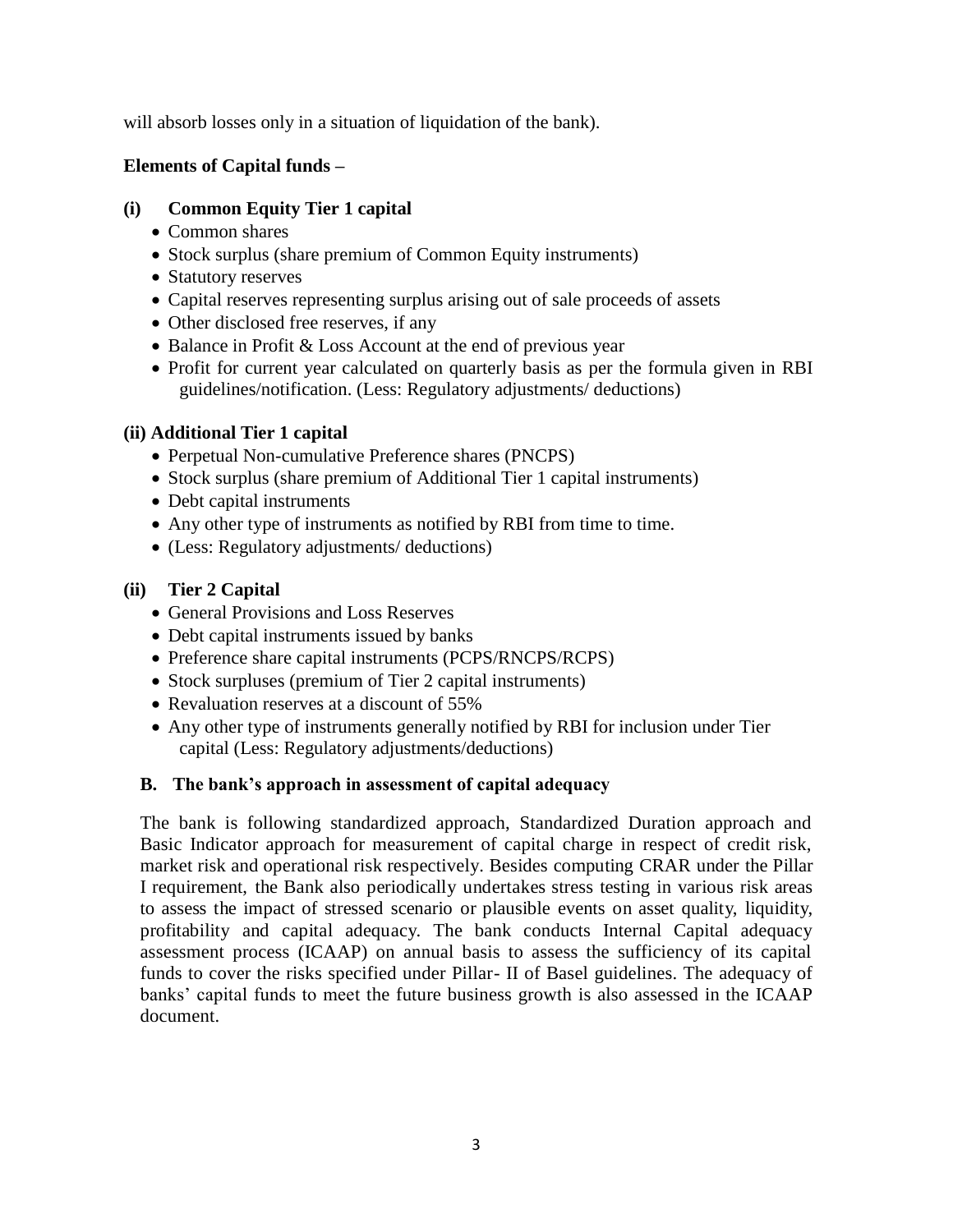| <b>Particulars</b>                        | <b>Rs</b> in Crore |
|-------------------------------------------|--------------------|
| Capital requirements for Credit Risk      | 1916.73            |
| Capital requirements for Market Risk      | 77.29              |
| <b>Interest Rate Risk</b>                 | 45.30              |
| Foreign Exchange Risk (including gold)    | 0.90               |
| <b>Equity Risk</b>                        | 31.09              |
| Capital requirements for Operational Risk | 195.40             |
| Total Capital requirements at 9%          | 2189.42            |
| <b>Total Capital Funds</b>                | 3154.05            |
| Common Equity Tier- I CRAR %              | 11.22              |
| Tier- I CRAR %                            | 11.22              |
| <b>Total CRAR%</b>                        | 12.97              |

C. **The Summary of Capital requirements for Credit Risk, Market Risk and Operational Risk as on September 30, 2013, is mentioned below:**

#### **D. Risk Exposure and Assessment**

Risk is an integral part of banking business in an ever dynamic environment, which is undergoing radical changes both on the technology front and product offerings. The main risks faced by the bank are credit risk, market risk and operational risk. The bank aims to achieve an appropriate tradeoff between risk and return to maximize shareholder value. The relevant information on the various categories of risks faced by the bank is given in the ensuing sections. This information is intended to give market participants a better idea on the risk profile and risk management practices of the bank.

The bank has a comprehensive risk management system set up to address various risks and has set up an Integrated Risk Management Department, "IRMD", which is independent of operational departments. Bank has a Risk Management Committee functioning at apex level for formulating, implementing and reviewing bank"s risk management measures pertaining to credit, market and operational risk. Apart from the Risk Management Committee of the Board at apex level, the Bank has a strong Bank-wide risk management structure comprising of Asset Liability Management Committee, Credit Risk Management Committee, Market Risk Management Committee and Operational Risk Management Committee at senior management level, operational risk management specialists in all Regional Offices and dedicated mid office at Treasury Department/International Banking Division at operational level. The structure and organization of Risk Management functions of the bank is as follows: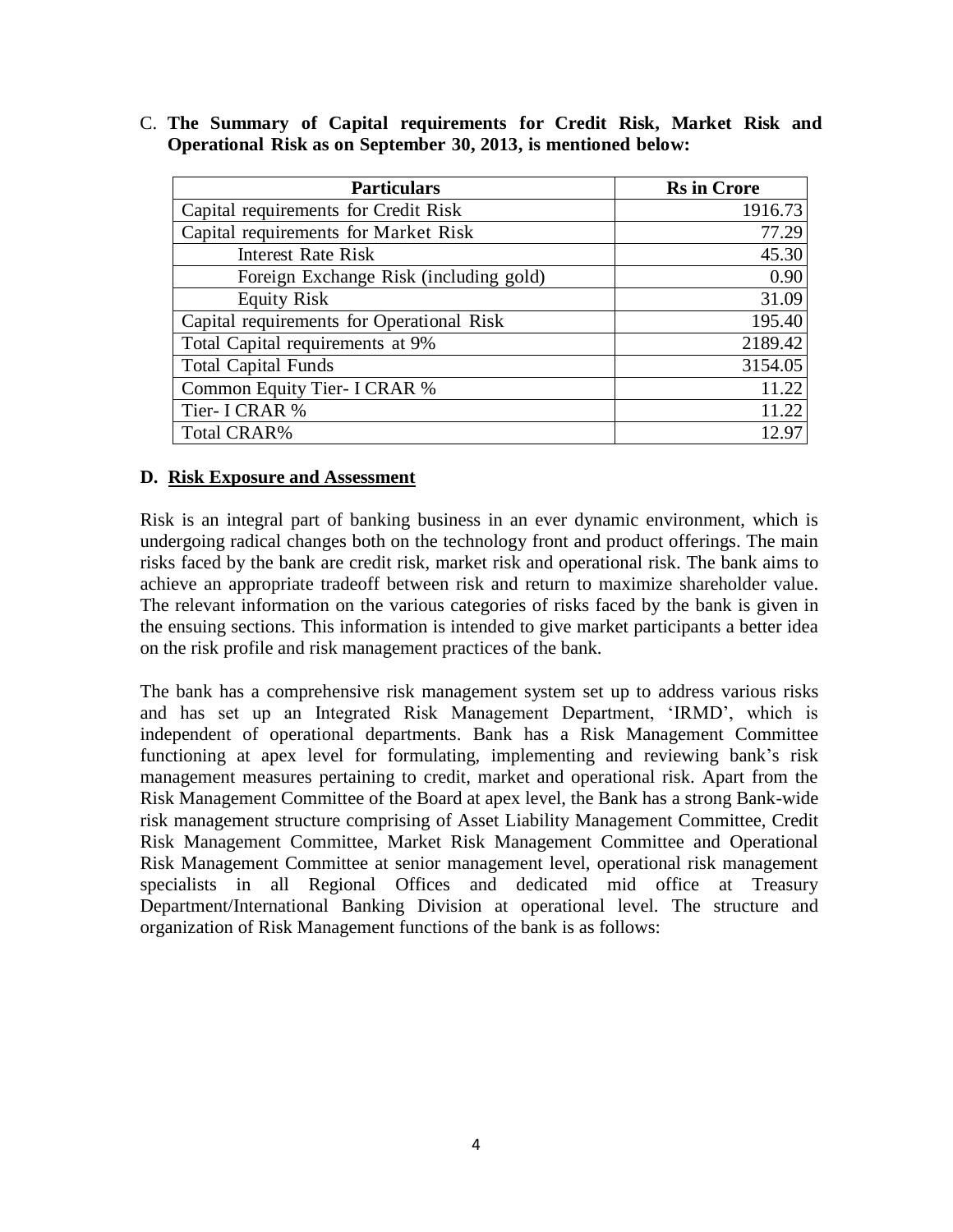

#### III. **Credit Risk: General Disclosures**

#### **A. Definition of impaired credit and past dues considered by bank for accounting purposes**

The guidelines as laid down by RBI Master Circular No. DBOD.No.BP.BC.8/21.04.048/2013-14 dated July 1, 2013, on Asset classification, Income Recognition and Provisioning to Advances portfolio are followed while classifying Non-performing Assets (NPAs). The guidelines are as under:

- a) An asset, including a leased asset, becomes non-performing when it ceases to generate income for the bank.
- b) A non performing asset (NPA) is a loan or an advance where;
	- i) interest and / or installment of principal remains overdue for a period of more than 90 days in respect of a term loan,
	- ii) the account remains 'out of order', in respect of an Overdraft / Cash Credit (OD/ CC),
	- iii) the bill remains overdue for a period of more than 90 days in the case of bills Purchased and discounted,
	- iv) The installment of principal or interest thereon remains overdue for two crop seasons for short duration crops,
	- v) The installment of principal or interest thereon remains overdue for one crop season for long duration crops,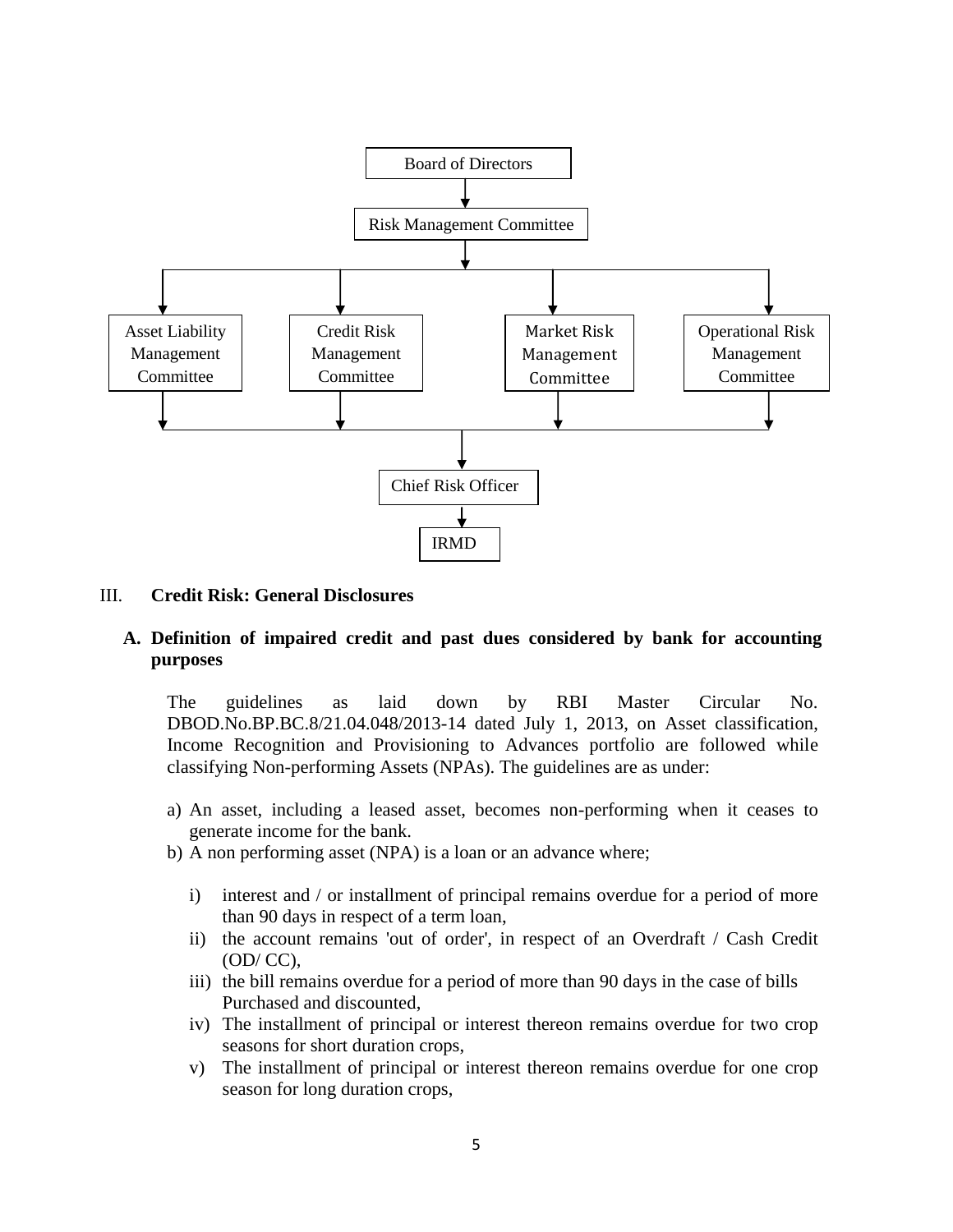- vi) The amount of liquidity facility remains outstanding for more than 90 days, in respect of a securitization transaction undertaken in terms of RBI guidelines on Securitization dated February 1, 2006.
- vii) In respect of derivative transactions, the overdue receivables representing positive Mark-to-market value of a derivative contract, if these remain unpaid for a period of 90 days from the specified due date for payment.

#### **B. Credit risk management practices of our Bank**

#### a. Risk management practices envisaged in credit risk management policy

The bank has a comprehensive credit risk management policy which deals with identification, assessment, measurement and mitigation of credit risk. The policy has defined credit risk as the possibility of losses associated with the diminution in the credit quality of the borrower or the counter party or the failure on its part to meet its obligations in accordance with the agreed terms. The Credit risk management committee, an executive level committee is entrusted with the task of overseeing various risk management measures envisaged in the policy. The Credit Risk Management Committee shall deal with issues relating to credit risk policy and procedures and analyse, manage and control credit risk on a bank wide basis. Credit risk management policy primarily addresses the credit risk inherent in advances. The principal aspects covered under this policy include credit risk rating, credit risk monitoring, credit risk mitigation and country risk management.

The major specific credit risk management measures followed by bank, as listed out in the credit risk management policy are given in following points.

- The credit/country risk associated with exposures, like inter-bank deposits and export bill discounting, to different countries are consolidated regularly and monitored by the Board.
- Bank uses a robust risk rating framework for evaluating credit risk of the borrowers. The bank uses segment-specific rating models that are aligned to target segment of the borrowers.
- Risks on various counter-parties such as corporates, banks, are monitored through counter-party exposure limits, also governed by country risk exposure limits in case of international transactions.
- The bank manages risk at the portfolio level too, with portfolio level prudential exposure limits to mitigate concentration risk.
- b.Risk management practices envisaged in other policies
	- $\triangleright$  Bank has a Loan / Credit Policy which is periodically reviewed. This policy takes into account the need for better credit risk management and avoidance of risk concentration. Exposure limit for single borrower, group entities, categories of borrowers, specific industry/sector etc. have been stipulated. Specific norms and policy for appraising, sanctioning, documentation, inspections & monitoring, renewals, maintenance, rehabilitation and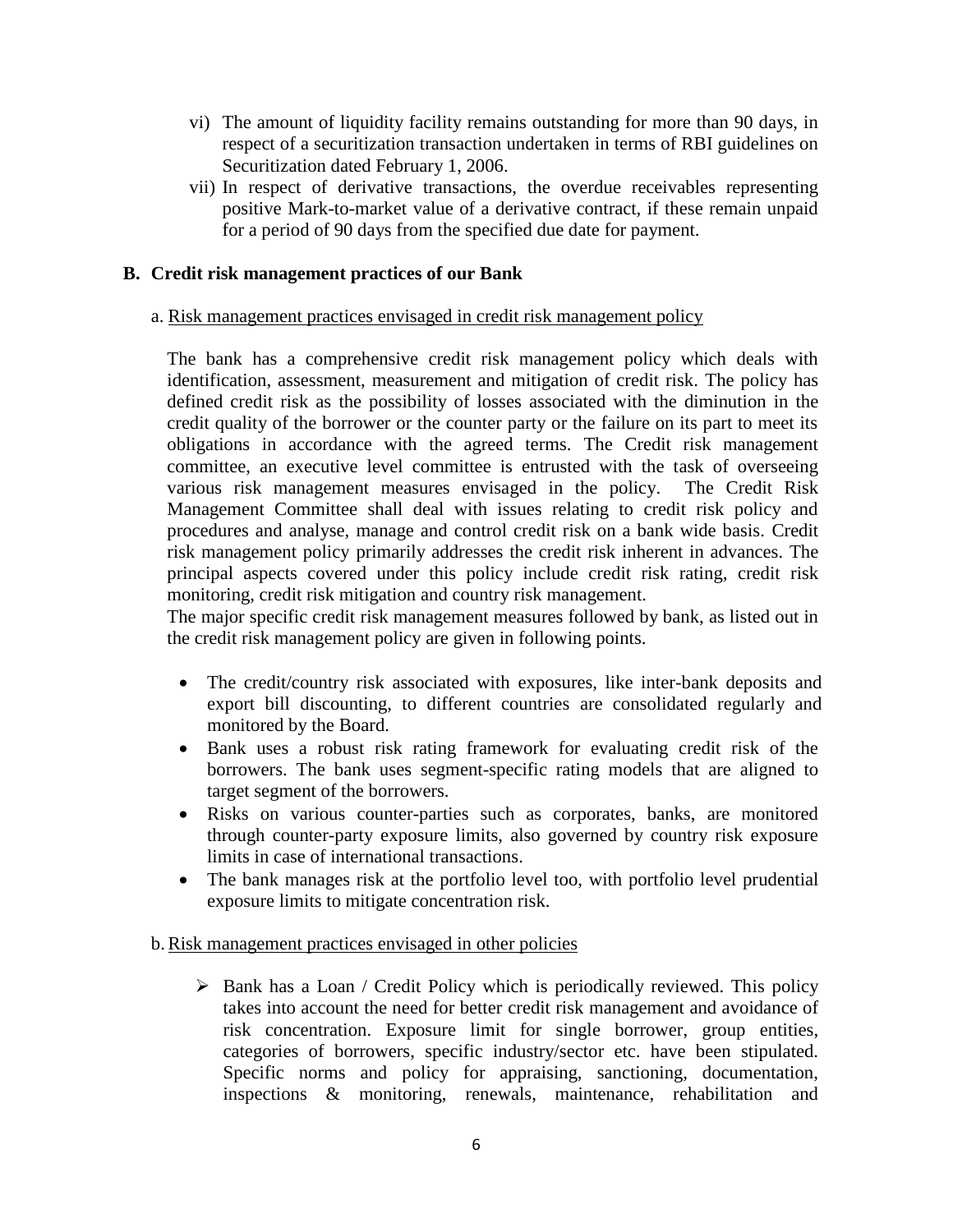management of assets have been stipulated, with sufficient room for innovation, deviation, flexibility with proper authority is taken care of in the policy.

 $\triangleright$  The Bank has an independent Credit Monitoring Department that constantly monitors accounts for irregularities, identifies accounts for early warning signals for potential problems and identifies individual NPA accounts systematically.

#### **C. Quantitative Disclosures**

#### **a. Gross Credit Risk Exposures as on 30.09.13**

(Rs. in Crore)

| Particulars                         | Exposure                 | Amount   | Total    |
|-------------------------------------|--------------------------|----------|----------|
| <b>Fund Based</b>                   | Loans & Advances         | 31931.42 |          |
|                                     | Others (Fixed Assets,    | 5021.16  |          |
|                                     | Other Assets etc)        |          |          |
|                                     | Investments held under   | 11536.56 | 48489.14 |
|                                     | <b>Banking Book</b>      |          |          |
| Non Fund Based                      | LC/BG                    | 1532.75  |          |
|                                     | <b>Forward Contracts</b> | 1293.03  |          |
|                                     | Others                   | 534.09   | 3359.87  |
| Grand total of Credit Risk Exposure |                          |          | 51849.01 |

**b.Geographic Distribution of Credit Risk Exposure as on 30th September 2013**

| <b>Particulars</b> | (Rs. in Crore) |
|--------------------|----------------|
| Domestic           | 51849.01       |
| Overseas           |                |
| <b>Total</b>       | 51849.01       |

#### **Industry-Wise Distribution of gross advances and NPAs as on 30th September, 2013**

#### **(Rs in Crore)**

| <b>Industry Name</b>                                                           | <b>Standard</b><br><b>Advance</b> | <b>GNPA</b> | <b>Gross</b><br>advances |
|--------------------------------------------------------------------------------|-----------------------------------|-------------|--------------------------|
| A. Mining and Quarrying                                                        | 25.79                             | 1.56        | 27.35                    |
| <b>B.</b> Food Processing                                                      | 781.46                            | 9.71        | 791.17                   |
| C. Beverages (Excluding Tea & Coffee) and Tobacco                              | 42.96                             | .83         | 43.78                    |
| D. Textiles                                                                    | 949.88                            | 35.04       | 984.91                   |
| E. Leather and Leather products                                                | 59.68                             | 0.00        | 59.68                    |
| F. Wood and Wood Products                                                      | 93.90                             | 1.23        | 95.12                    |
| G. Paper and Paper Products                                                    | 214.93                            | 2.77        | 217.70                   |
| H. Petroleum(non-infra), Coal Products(non-mining) and<br><b>Nuclear Fuels</b> | 154.45                            | 15.00       | 169.44                   |
| I. Chemicals and Chemical Products (Dyes, Paints, etc)                         | 420.26                            | 8.76        | 429.01                   |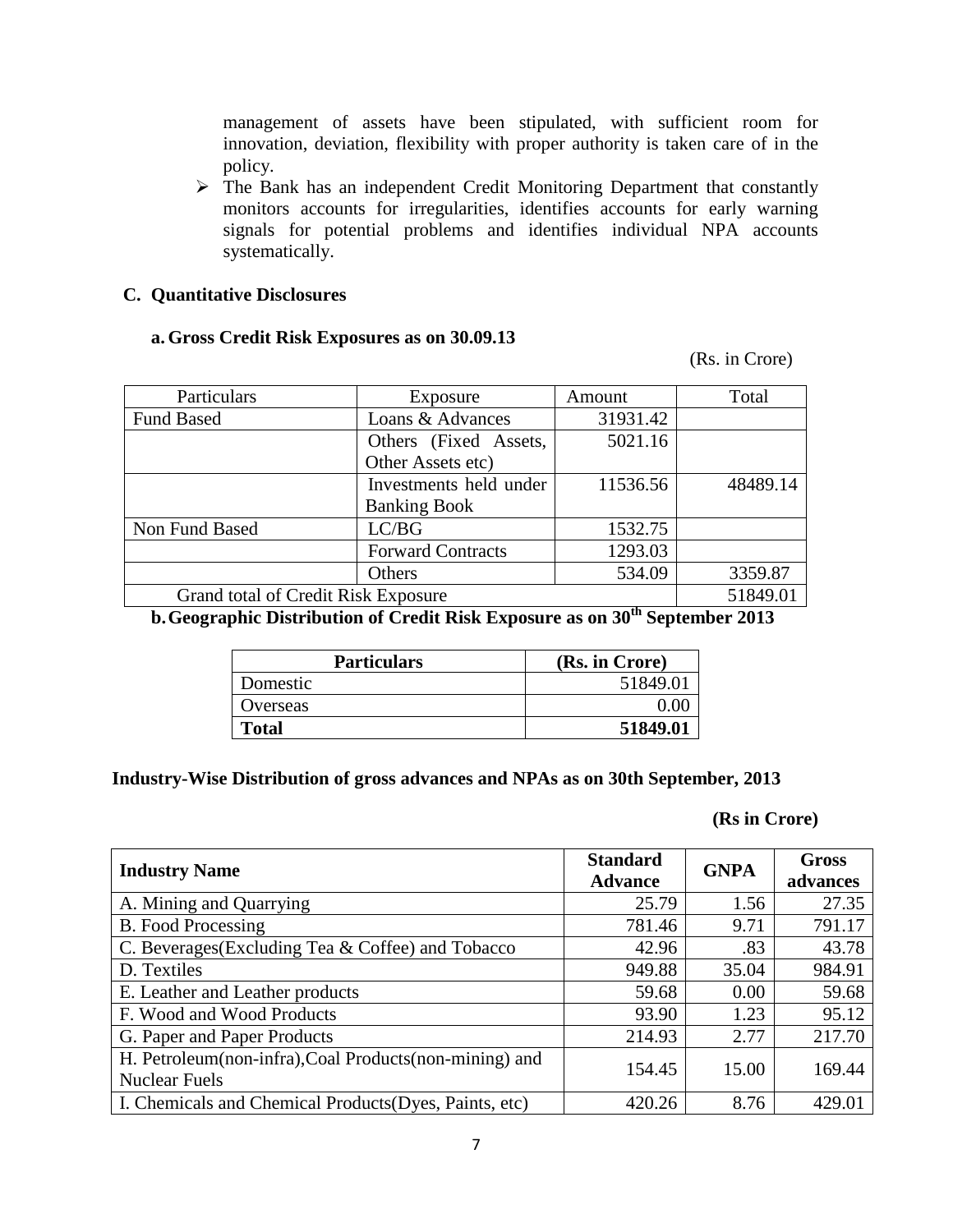| J. Rubber, Plastic and their Products               | 452.84  | .26    | 453.11  |
|-----------------------------------------------------|---------|--------|---------|
| K. Glass and Glassware                              | 3.81    | 0.00   | 3.81    |
| L. Cement and Cement Products                       | 411.38  | 0.34   | 411.73  |
| M. Basic Metal and Metal products                   | 1640.57 | 111.78 | 1752.35 |
| N. All Engineering                                  | 227.67  | 1.81   | 229.48  |
| O. Vehicles, Vehicle Parts and Transport Equipments | 353.29  | 90.14  | 443.43  |
| P. Gems and Jewellery                               | 508.46  | .09    | 508.56  |
| Q. Construction                                     | 471.46  | 10.94  | 482.40  |
| R. Infrastructure                                   | 4869.47 | 165.04 | 5034.51 |
| S. Other Industries                                 | 631.15  | 9.19   | 640.34  |

**c. The composition of Gross NPAs and NPIs, Net NPAs, NPA ratios and provision for GNPAs and GNPIs as on 30.09.13 and movement of gross NPAs and provisions during the quarter ended 30.09.13 are given in following table.**

| 1. | <b>Amount of Gross NPAs</b>                                                 | 614.33 |
|----|-----------------------------------------------------------------------------|--------|
|    | Substandard<br>$\bullet$                                                    | 478.64 |
|    | Doubtful-I<br>$\bullet$                                                     | 81.61  |
|    | Doubtful-2<br>$\bullet$                                                     | 5.79   |
|    | Doubtful-3<br>$\bullet$                                                     | 1.65   |
|    | Loss<br>$\bullet$                                                           | 46.64  |
| 2. | Net NPA                                                                     | 439.85 |
| 3. | <b>NPA</b> ratios                                                           |        |
|    | Gross NPA to Gross Advance:<br>$\bullet$                                    | 1.91%  |
|    | Net NPA to Net Advance:<br>$\bullet$                                        | 1.39%  |
| 4. | Movement of N PA (Gross)                                                    |        |
|    | <b>Opening Gross NPA</b><br>$\bullet$                                       | 492.60 |
|    | <b>Additions to Gross NPA</b><br>$\bullet$                                  | 260.44 |
|    | <b>Reductions to Gross NPA</b>                                              | 138.71 |
|    | Closing Balance of Gross NPA<br>$\bullet$                                   | 614.33 |
| 5. | Movement of N PA Provisions                                                 |        |
|    | Opening balance of NPA Provisions held<br>$\bullet$                         | 124.08 |
|    | Provisions made during the period<br>$\bullet$                              | 54.01  |
|    | Deductions during the period<br>$\bullet$                                   | 23.79  |
|    | Closing Balance of NPA Provisions<br>$\bullet$                              | 154.30 |
| 6. | Amount of Non Performing Investments (Gross)                                | 5.03   |
| 7. | Amount of Provisions held NP Investments                                    | 5.03   |
| 8  | Movement of Provisions for Depreciation on Investments                      |        |
|    | Opening Balance of Provisions for Depreciation<br>$\bullet$                 | 33.64  |
|    | Provisions made during the period<br>$\bullet$                              | 5.25   |
|    | Write-offs / Write-back of excess provisions during the period<br>$\bullet$ | 19.45  |
|    | Closing Balance of Provisions for Depreciation<br>$\bullet$                 | 19.44  |

(Rs in Crore)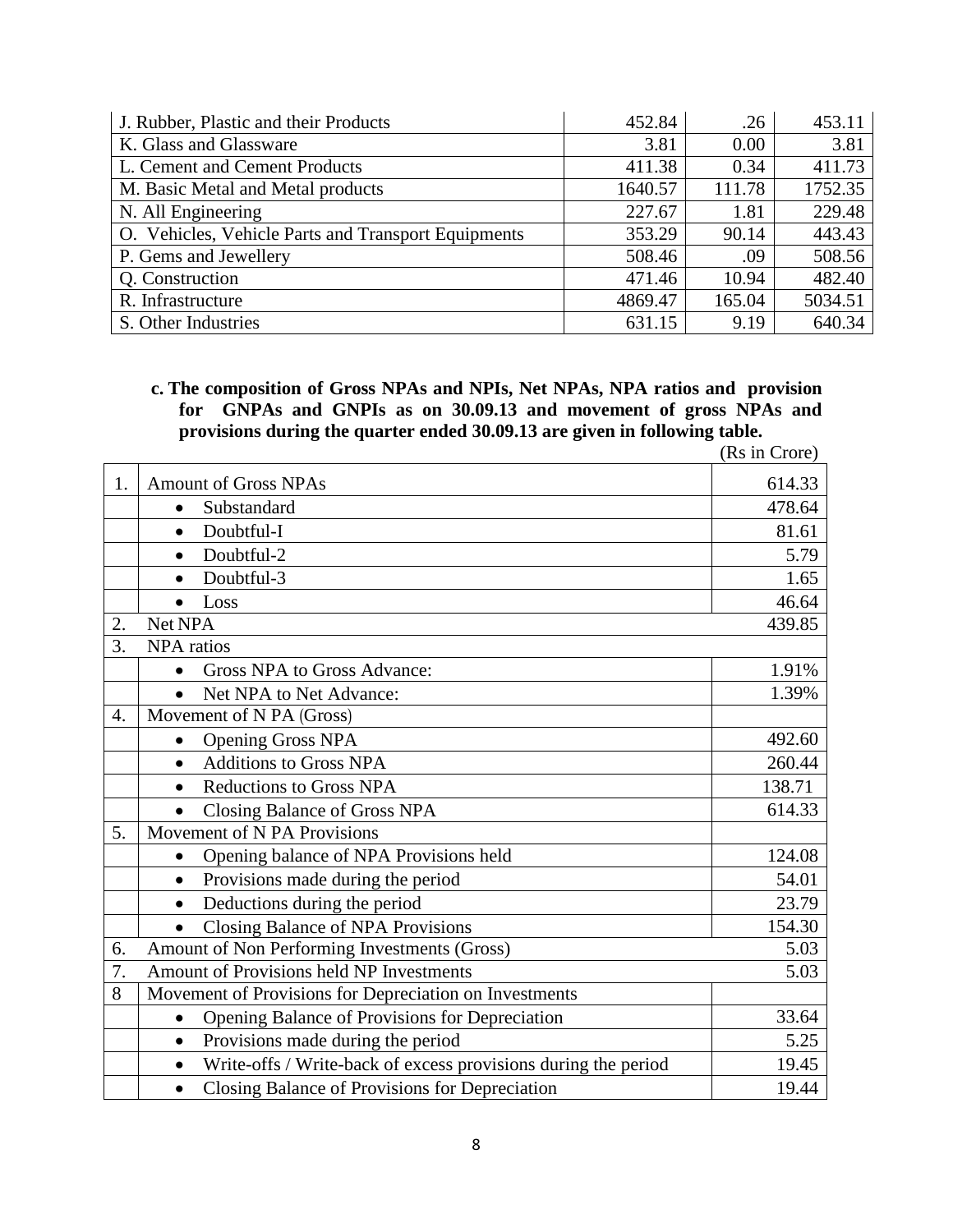#### **IV. Credit Risk: Disclosure for Portfolios under Standardized Approach**

a. Names of credit rating agencies used

As per the Basel II guidelines on Standardized approach, the risk weight on certain categories of domestic counter parties is determined based on the external rating assigned by any one of the accredited rating agencies, i.e. CRISIL, ICRA, CARE, India Rating Pvt. Ltd, Brickworks Ratings India Pvt. Ltd and SMERA. For Foreign counterparties and banks, rating assigned by S&P, Moody"s and Fitch are used. The Bank computes risk weight on the basis of external rating assigned, both Long Term and Short Term, for the facilities availed by the borrower. The external ratings assigned are generally facility specific. The Bank follow below mentioned procedures as laid down in the Basel II guidelines for use of external ratings:

- $\triangleright$  The external rating assigned by an agency is considered only if it fully takes into account the credit exposure of the bank.
- $\triangleright$  If an issuer has a long- term exposure with an external long term rating that warrants a risk weight of 150 percent, all unrated claims on the same counter-party, whether short term or long-term, should also receive a 150 percent risk weight, unless the bank uses recognized credit risk mitigation techniques for such claims.
- $\triangleright$  If an issuer has a short-term exposure with an external short term rating that warrants a risk weight of 150 per cent, all unrated claims on the same counter-party, whether long-term or short-term, should also receive a 150 per cent risk weight, unless the bank uses recognized credit risk mitigation techniques for such claims.
- $\triangleright$  The unrated short term claim of counterparty will attract a risk weight of at least one level higher than the risk weight applicable to the rated short term claim on that counter-party. If a short-term rated facility to counterparty attracts a 20 per cent or a 50 per cent risk weight, unrated short-term claims to the same counter-party cannot attract a risk weight lower than 30 per cent or 100 per cent respectively.
	- b. Process used to transfer public issue ratings onto comparable assets in the banking book
	- (i) In circumstances where the borrower has a specific assessment for an issued debt but the bank's claim is not an investment in this particular debt - the rating applicable to the specific debt (where the rating maps into a risk weight lower than that which applies to an unrated claim) may be applied to the bank's unassessed claim only if this claim ranks pari passu or senior to the specific rated debt in all respects and the maturity of the unassessed claim is not later than the maturity of the rated claim, except where the rated claim is a short term obligation. If not, the rating applicable to the specific debt cannot be used and the unassessed claim will receive the risk weight for unrated claims.
	- (ii) If either the issuer or single issue has been assigned a rating which maps into a risk weight equal to or higher than that which applies to unrated claims, a claim on the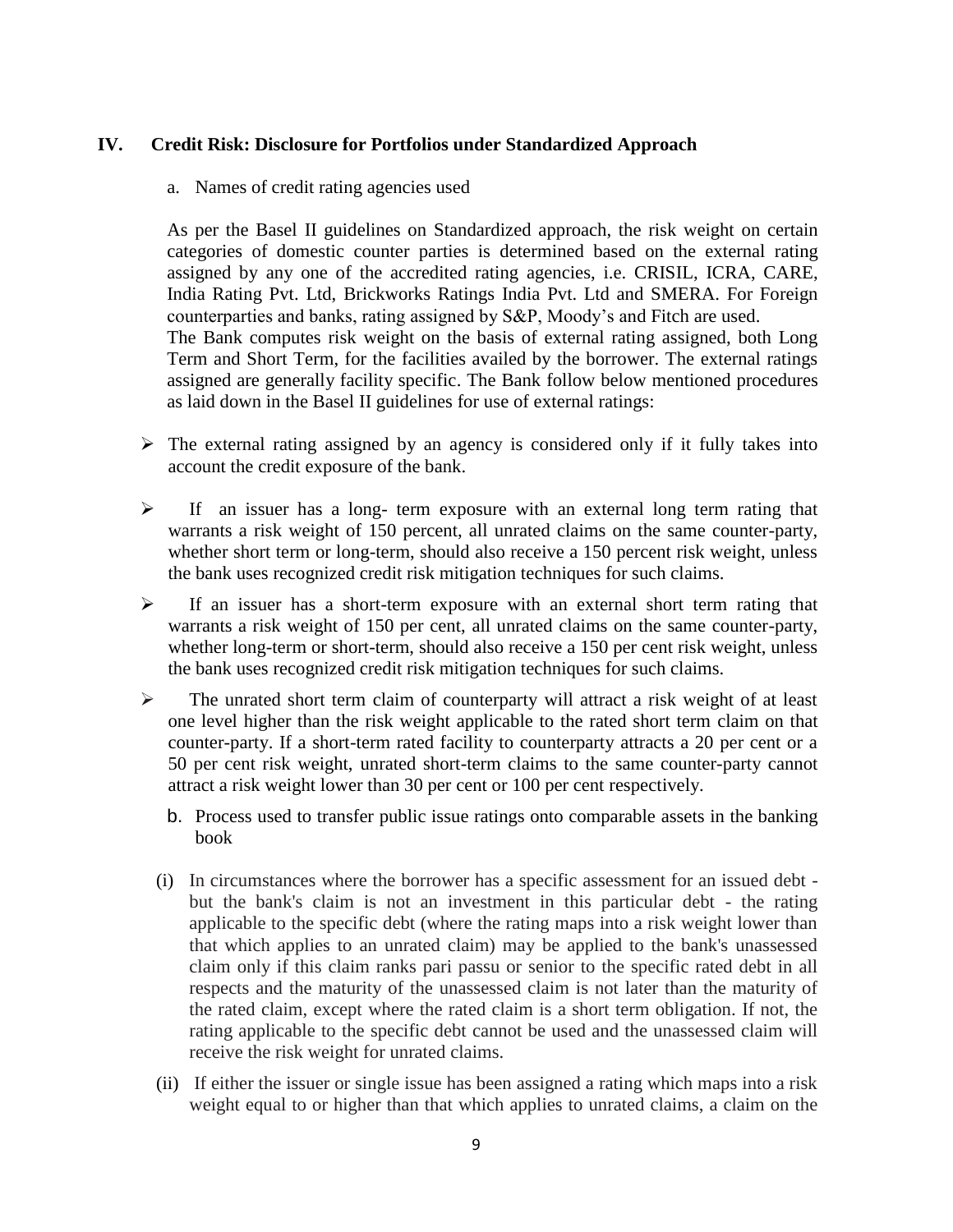same counterparty, which is unrated by any chosen credit rating agency, will be assigned the same risk weight as is applicable to the rated exposure, if this claim ranks pari-passu or junior to the rated exposure in all respects.

#### **c. Quantitative Disclosures**

Amount of exposure (after risk mitigation) outstanding as on 30.09.13 under major three risk buckets

| <b>Description of risk bucket</b> | <b>Rs</b> in Crore |
|-----------------------------------|--------------------|
| Below 100% Risk Weight            | 29118.04           |
| Risk Weight at 100%               | 12441.45           |
| More than 100% Risk Weight        | 1391.75            |

### **V. Credit Risk Mitigation: Disclosures for standard approach**

#### a. Policies and processes for collateral valuation and management

Bank has put in place a comprehensive policy on Credit Risk Mitigants and Collaterals for recognizing the eligible collaterals and guarantors for netting the exposures and reducing the credit risk of obligors. Basic procedures and descriptions of controls as well as types of standard/acceptable collaterals, guarantees necessary in granting credit, evaluation methods for different types of credit and collateral, applicable "haircuts" to collateral, frequency of revaluation and release of collateral are stipulated in the bank"s credit policy, policy on collateral management and credit risk mitigant policy. The bank uses net exposure for capital calculations after taking cognizance of eligible financial collaterals. All collaterals and guarantees are recorded and the details are linked to individual accounts.

#### b. A description of the main types of collateral taken by the bank

- $\triangleright$  Cash and fixed deposit receipts, issued by our bank.
- $\triangleright$  Gold: Gold would include both bullion and jewellery. However, the value of the collateralized jewellery should be arrived at after notionally converting these to 99.99% purity.
- Kisan Vikas Patra, Indira Vikas Patra and National Savings Certificates provided no Iock-in period is operational and if they can be encashed within the holding period.
- $\triangleright$  Life Insurance policies with a declared surrender value of an insurance company which is regulated by an insurance sector regulator.
	- c. The main types of guarantor counterparty and their credit worthiness
		- Central Government
		- State Governments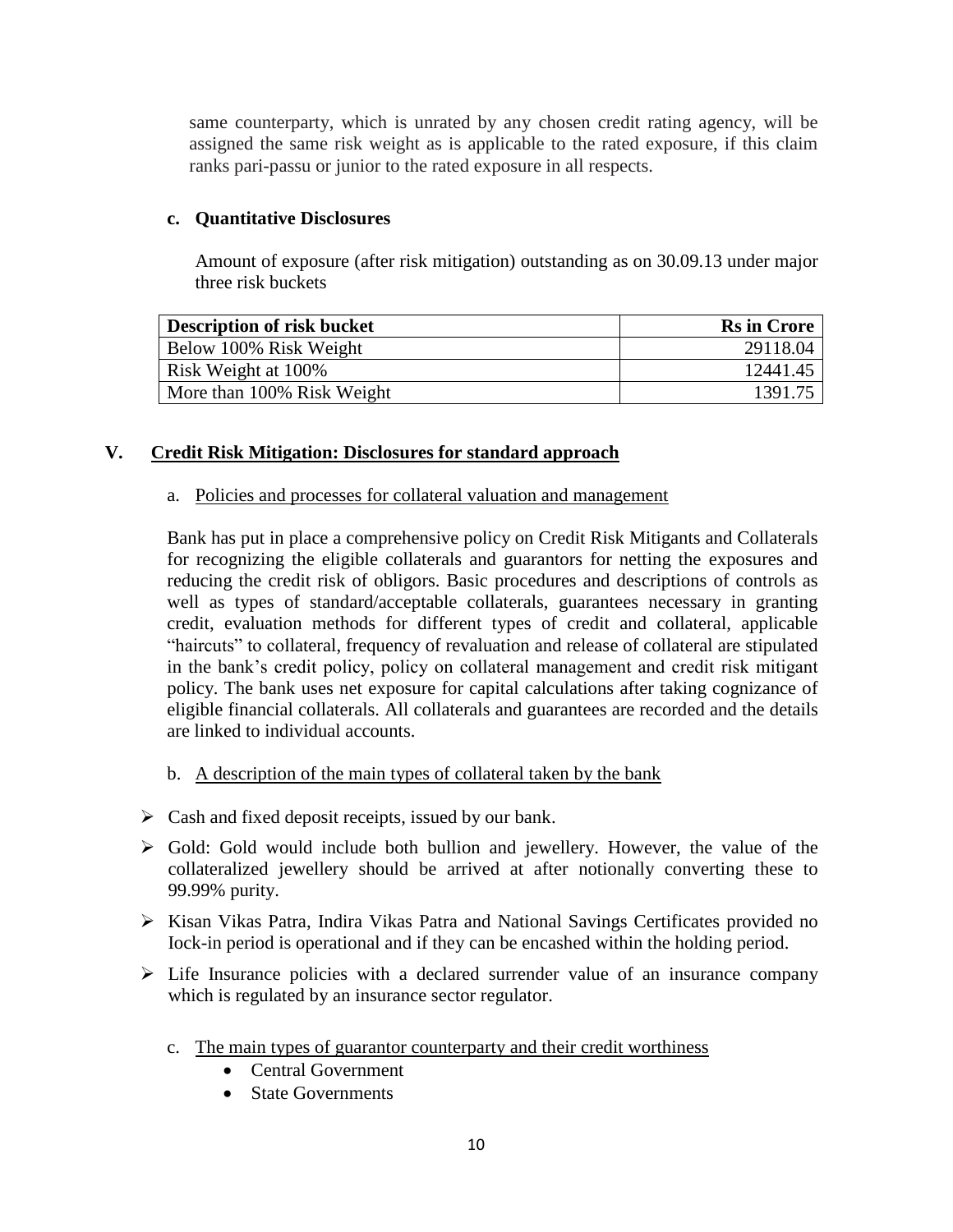- Banks
- Corporates, PDs or PSUs of rating AA and above
- d. Details of exposure covered by eligible financial collateral and information about (credit or market) concentration within the mitigation taken as on 30.09.13 is given in table below

| S.             | Category of loan | Exposure | Amount of   | <b>Risk</b> | Concentration    |
|----------------|------------------|----------|-------------|-------------|------------------|
| N <sub>o</sub> |                  |          | <b>Risk</b> | weighted    | of risk          |
|                |                  |          | Mitigants   | assets      | mitigants $(\%)$ |
|                |                  |          |             |             |                  |
|                | Gold loans       | 6597.31  | 6447.80     | 186.89      | 82.89            |
| $\overline{2}$ | Loan against     | 1195.38  | 1328.20     | 0.00        | 17.08            |
|                | deposits         |          |             |             |                  |
| 3              | Loan against     | 2.30     | 2.55        | 0.00        | 0.03             |
|                | KVP/IVP/NSC/LIC  |          |             |             |                  |
|                | Total            | 7794.99  | 7778.56     |             | 100.00           |

e. Total exposure covered by State Govt Guarantee as on 30.09.13 is Rs.921.02 Crore

#### **VI. SECURITISATION: DISCLOSURE FOR STANDARDISED APPROACH**

This section is not applicable, since the bank does not undertake securitisation activity.

#### **VII. Market Risk in Trading Book**

- a. **Definition of market risk:** Market risk refers to the potential losses arising from volatility in interest rates, foreign exchange rates, equity prices and commodity prices. Market risk arises with respect to all market risk sensitive financial instruments, including securities, foreign exchange contracts, equity and derivative instruments as well as from balance sheet or structural positions.
- b. **Portfolios cover under standardized approach: -** The bank"s portfolio comprises of fixed income securities, equity shares and forex portfolio.

#### **c. Strategies and processes**

- 1) The Bank has put in place a comprehensive Market risk management Framework to address the Market risks (bank wide) including that of the Trading Book.
- 2) Within the above Framework, various policies of the Bank prescribes Limits like Value at Risk (VaR) for Central Government securities & Currencies, maximum holding period, duration, minimum holding level for liquid assets, defeasance period, exposure limits, Forex open position limits (day light/overnight), stop-loss limits etc .
- 3) Risk profiles are analyzed and the effectiveness of risk mitigants is regularly monitored.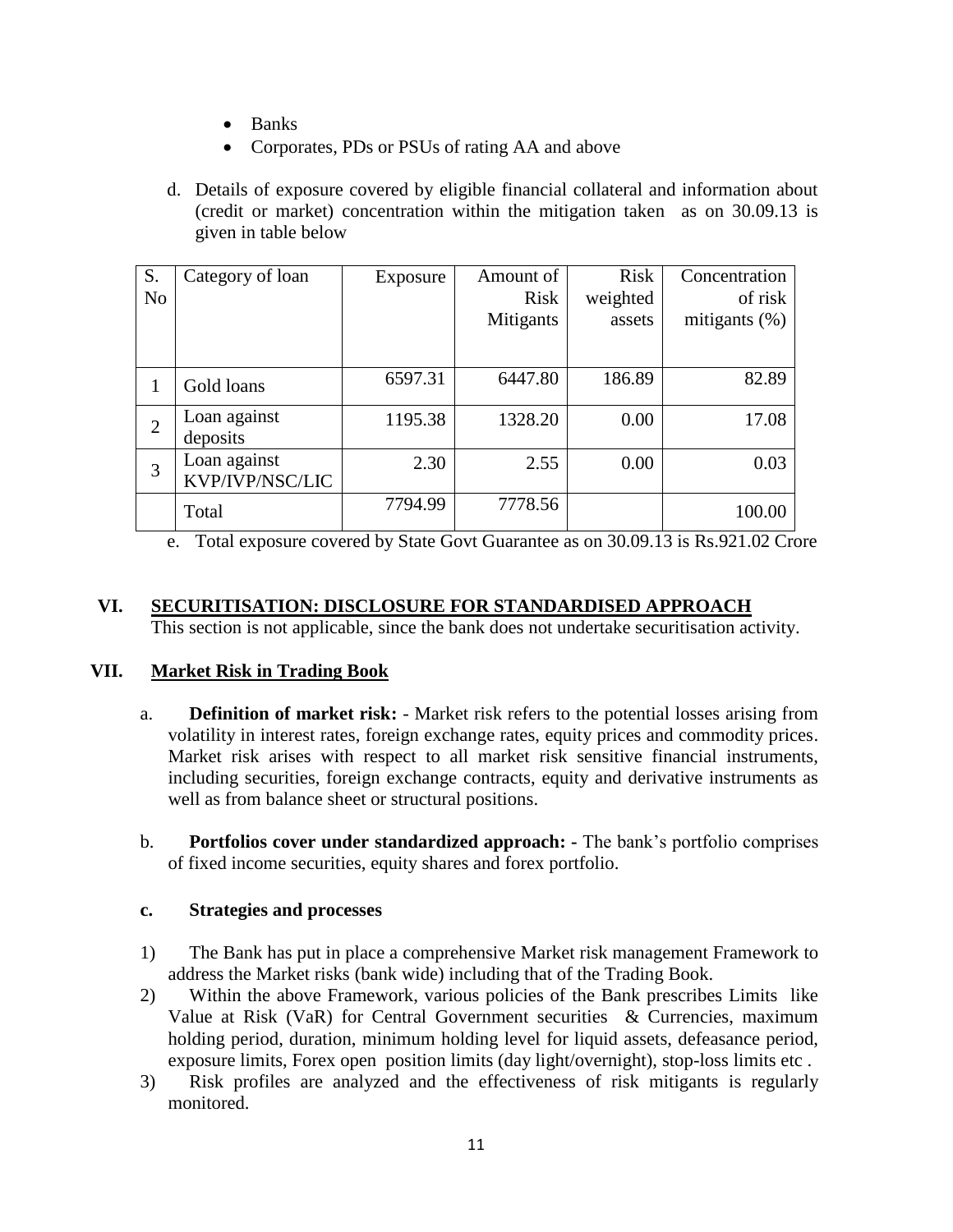4) The Bank"s Board/ Market Risk Management Committee (MRMC)/ Investment Management Committee (IMC) approves the volume composition holding/ defeasance period etc. of the trading book.

#### **d. The scope and nature of risk reporting and /or measurement system risk reporting**

Adherence to limits are being monitored by dedicated mid office, reporting exceptions to chief risk officer (CRO), independent of Treasury /IBD operational units.

#### **e. Risk Measurement**

- 1) Values at Risk (VaR) numbers are arrived for Trading book Central Government securities, T Bills and Currencies.
- 2) The positions are marked to market at stipulated intervals. The Duration/Modified Duration is computed and its adherence to the prescribed duration limits is ensured.
- 3) The bank is computing capital charge on "Held for Trading" and "Available for Sale" categories using Standardized Duration Approach as required under RBI guidelines for Basel II.
- 4) Stress testing analyses are done by applying rate shocks for parallel shift in the yield curve under current economic and political scenario.

#### **Capital requirements for different categories of Market Risks at 9%**

| <b>Capital Requirements</b> | <b>Capital Charge</b><br>(Rs. in Crore) |
|-----------------------------|-----------------------------------------|
| Interest rate risk          | 45.30                                   |
| <b>Equity Position Risk</b> |                                         |
| Foreign Risk                |                                         |

#### VIII. **Operational Risk**

The Operational risk is defined as the risk of loss resulting from inadequate or failed internal processes, people and systems or from external events. This definition includes legal risk, but excludes strategic and reputational risk. The bank uses Basic Indicator approach for measurement of capital charge for operational risk.

In banks day-to-day operations, are exposed to various types of operational risks. These risks may arise from a variety of factors, such as unauthorized transactions or decisions, improper documentation, non-adherence to operational and information security procedures, failure of computer systems, software or equipment, perpetration of frauds or execution errors.

Reflecting the heightened regulatory concern for operational losses, operational risk management has been viewed as an integral part of risk management activity.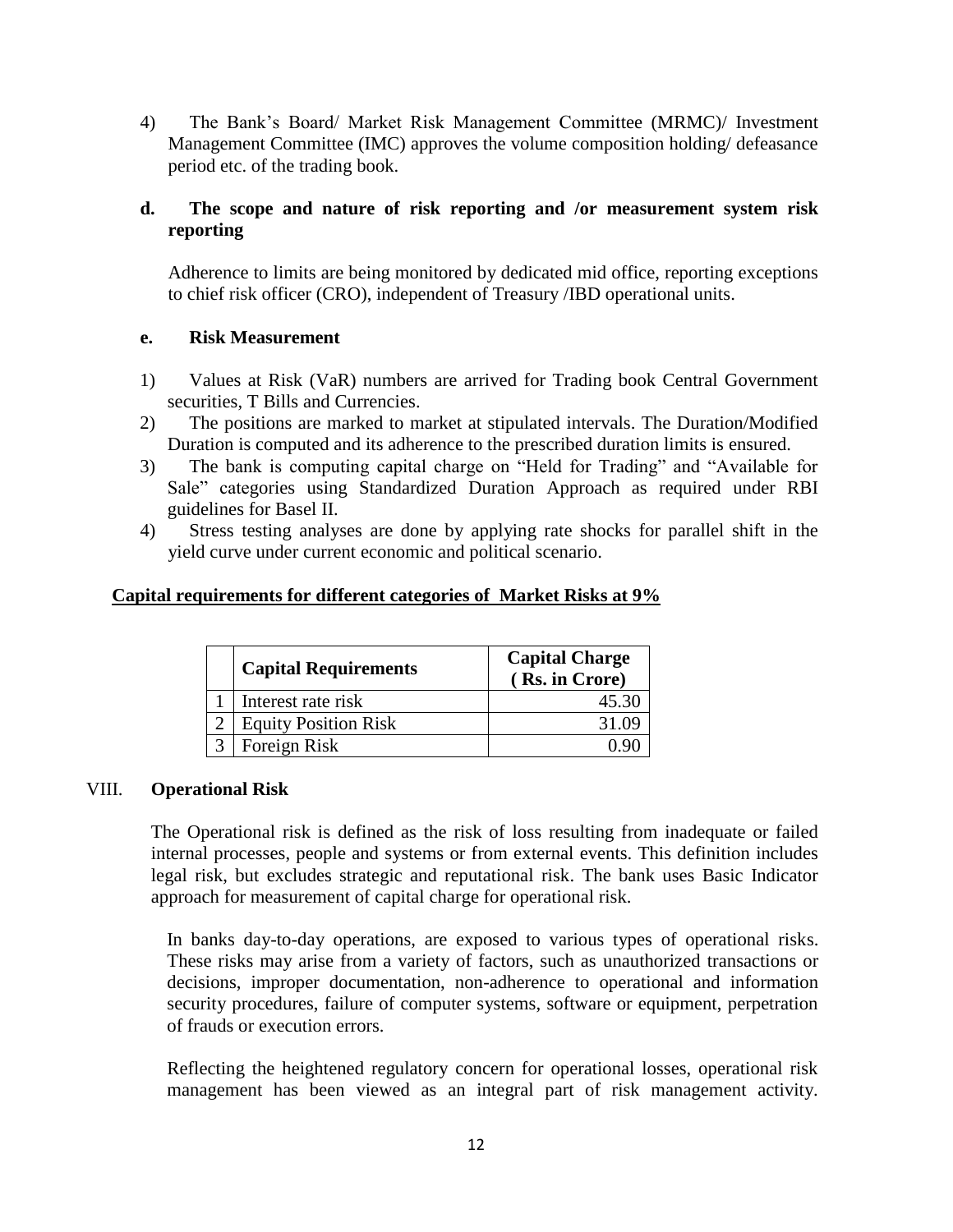Incorporating the guidelines put forward by RBI, the bank has drafted a separate policy listing out the procedures/guidelines for identification, assessment, monitoring and mitigation of operational risk. The bank has also adopted Security Policy, Information Security Policy, Policy on KYC and Anti-Money Laundering, Policy on Business Continuity and New Products approval etc. which aids in management of operational risks.

The Operational Risk Management policy of the bank has established an explicit operational risk management process of identification, analysis, monitoring and mitigation of operational risk at the business level and a reporting line to the senior management to ensure their knowledge as to the current operational risk profile. The bank has started the Risk Control and Self Assessment (RCSA) and loss data collection, and at the same time identified the data gaps to be filled, to facilitate a step by step migration into the advanced approaches.

#### IX. **Interest Rate Risk in the Banking Book (IRRBB)**

IRRBB refers to the risk arising on account of adverse interest rate fluctuations on interest rate sensitive assets and interest rate sensitive liabilities, which are held in banking book. In short term perspective -Traditional Gap Analysis (TGA) approach- it is the risk of an adverse impact on net interest income arising from timing differences in re-pricing of various items of assets liabilities. In long term perspective -Duration Gap Analysis (DGA) approach - it is the risk arising from adverse impact on the Bank"s economic value of equity, due to duration gap between assets and liabilities.

Interest rate risk on banking book assumes the form of basis risk, yield curve risk, repricing risk or embedded options risk. For purposes of measuring the impact of these risks on net interest income under TGA approaches, the risk position is identified as the gap between rate sensitive assets and liabilities in different maturity buckets. For purposes of measuring the impact of these risks on economic value of net worth under DGA approach, the risk position is defined as the modified duration of equity which is derived from the modified duration gap, which in turn requires computation of the weighted average modified duration of assets and weighted average modified duration of liabilities.

The bank calculates the impact on the earnings by gap analysis with the assumed change in yield over one year. Bank has put in place prudential limits for probable reduction in Net Interest Income (NII) for buckets below one year due to adverse change in interest rates. Earnings at Risk (EaR) are being calculated using Traditional Gap Analysis as per ALM guidelines of RBI.

The bank calculates the impact on the Market value of equity by Duration Gap Analysis and the impact is calculated by applying a notional interest rate shock of 200 basis points as per ALM guidelines of RBI.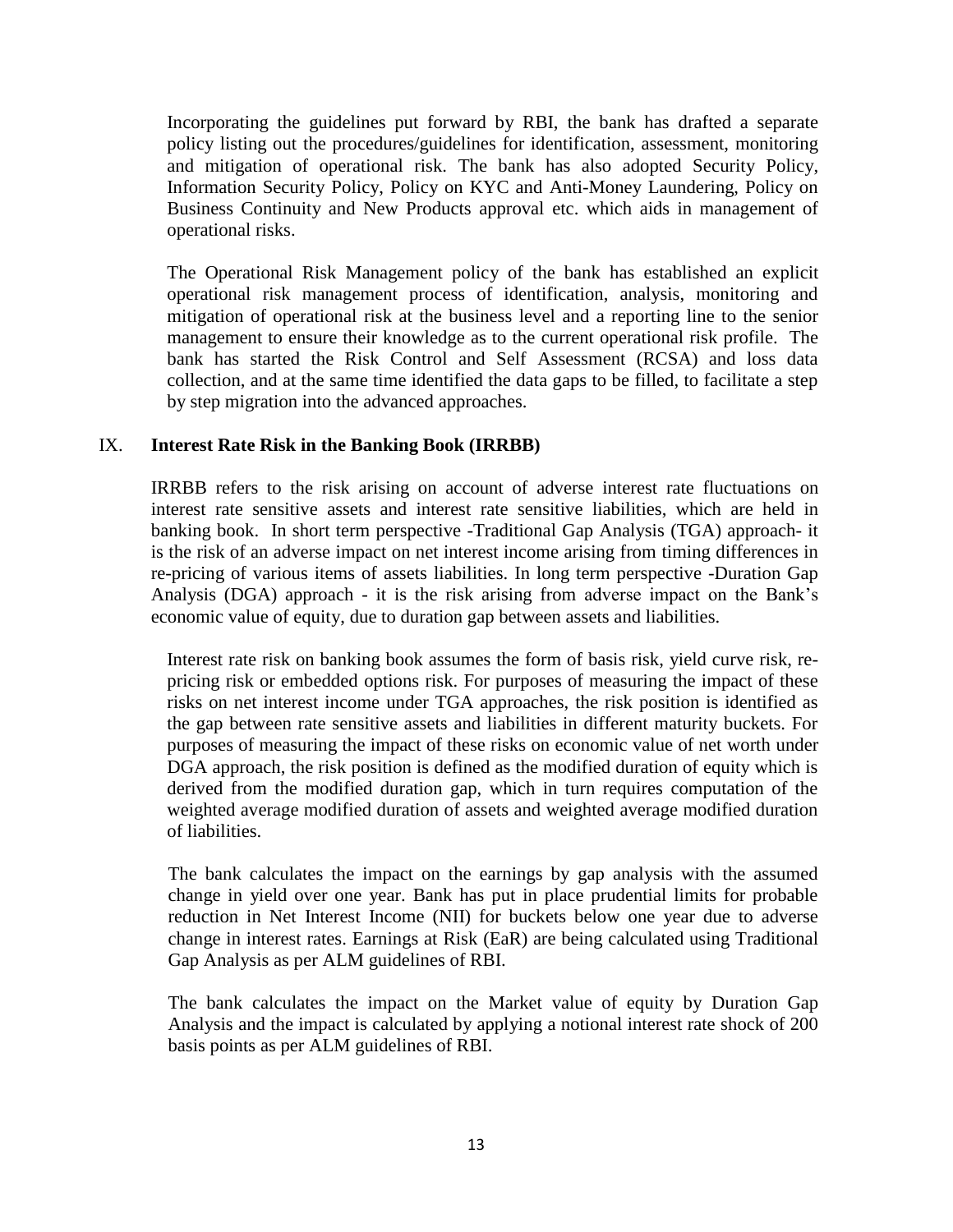Risk evaluation and adherence to risk limits are reported to Market Risk Management Committee/ALCO through Chief Risk Officer.

#### **Quantitative disclosures**

|  |  | <b>Rs</b> in Crore |
|--|--|--------------------|
|--|--|--------------------|

| <b>Particulars</b>                                                                       | As on 30.09.13 |
|------------------------------------------------------------------------------------------|----------------|
| Change in NII                                                                            | 89.28          |
| Probable impact on Net Interest income for 100 Bps<br>downward movement in interest rate |                |
| Change in MVE                                                                            | 54.21          |
| Probable impact on Market Value of equity (MVE) for a 200                                |                |
| Bps upward movement in interest rates.                                                   |                |

#### **X. General Disclosure for exposures related to counterparty credit risk**

Counterparty credit risk is the risk that the counterparty to a transaction could default before the final settlement of the transaction's cash flows. An economic loss would occur if the transactions or portfolio of transactions with the counterparty has a positive economic value at the time of default. Unlike exposure to credit risk through a loan, where the exposure to credit risk is unilateral and only the lending bank faces the risk of loss, CCR creates a bilateral risk of loss: the market value of the transaction can be positive or negative to either counterparty to the transaction. The market value is uncertain and can vary over time with the movement of underlying market factors.

RBI wide circular number DBOD.No.BP.BC.88/21.06.201/2012-13 dated March 28, 2013 on *'Guidelines on Implementation of Basel III Capital Regulations in India – Clarifications'*, in terms of requirements for CVA risk capital charges would become effective as on January 1,2014. Hence capital charge for counterparty credit risk is not computed for the current quarter.

#### **XI. Table DF-11: Composition of Capital**

|              | Basel III common disclosure template to be used during the<br>transition of regulatory adjustments (i.e. from April 1, 2013 to<br><b>December 31, 2017)</b> |           |  | Ref No. |
|--------------|-------------------------------------------------------------------------------------------------------------------------------------------------------------|-----------|--|---------|
|              | <b>Common Equity Tier 1 capital: instruments and reserves</b>                                                                                               |           |  |         |
|              | Directly issued qualifying common share capital<br>plus related stock surplus (share premium)                                                               | 10825.18  |  |         |
| $\mathbf{2}$ | Retained earnings                                                                                                                                           | 17,838.10 |  |         |
| 3            | Accumulated other comprehensive income (and<br>other reserves)                                                                                              |           |  |         |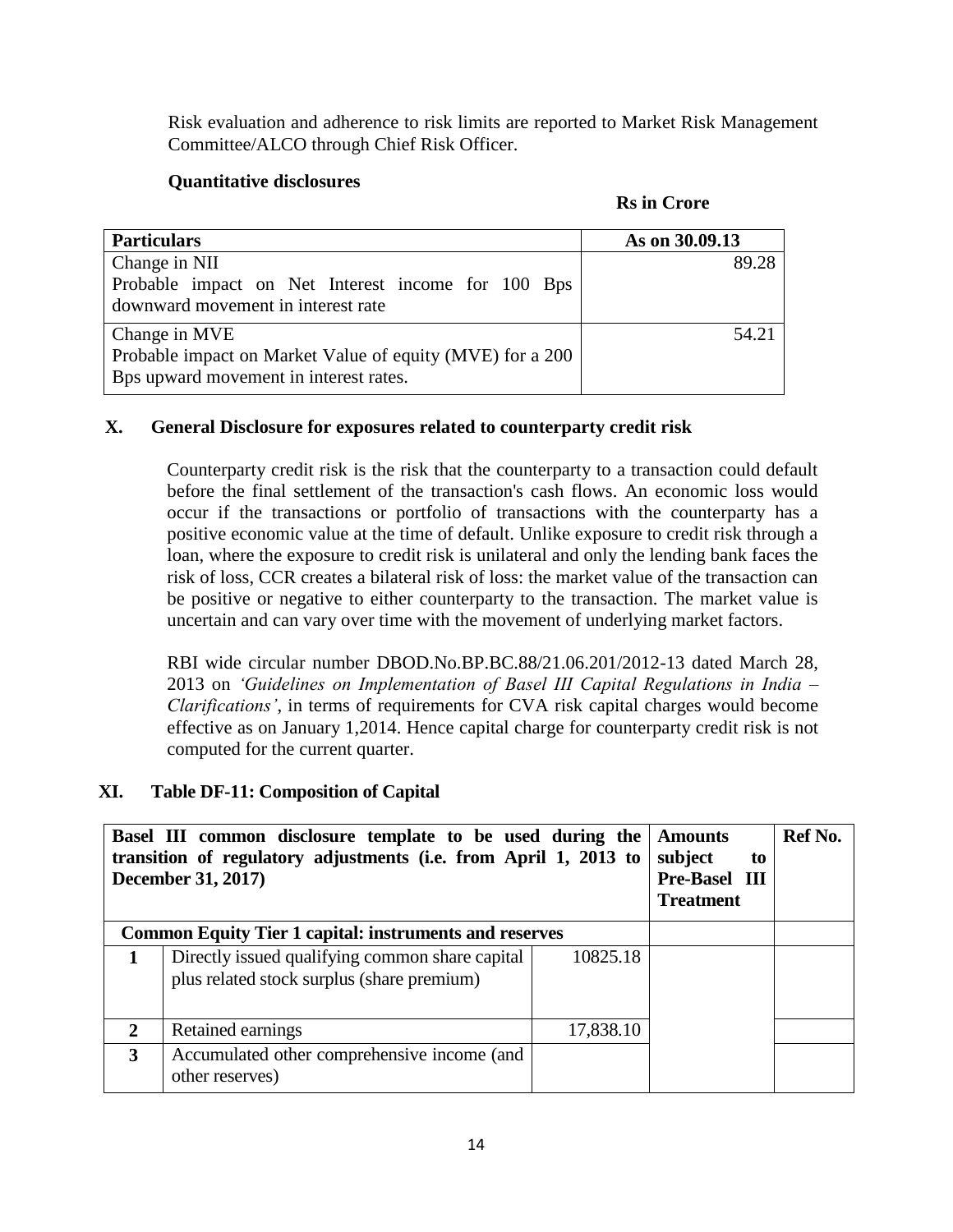| $\overline{\boldsymbol{4}}$ | Directly issued capital subject to phase out from<br>CET1 (only applicable to non-joint stock<br>companies)                                                                                                                                                                        |          |  |
|-----------------------------|------------------------------------------------------------------------------------------------------------------------------------------------------------------------------------------------------------------------------------------------------------------------------------|----------|--|
|                             | Public sector capital injections grandfathered<br>until January 1, 2018                                                                                                                                                                                                            |          |  |
| 5                           | Common share capital issued by subsidiaries<br>and held by third parties (amount allowed in<br>group CET1)                                                                                                                                                                         |          |  |
| 6                           | Common Equity Tier 1 capital before regulatory<br>adjustments                                                                                                                                                                                                                      | 28663.28 |  |
|                             | Common Equity Tier 1 capital: regulatory adjustments                                                                                                                                                                                                                               |          |  |
| 7                           | Prudential valuation adjustments                                                                                                                                                                                                                                                   |          |  |
| 8                           | Goodwill (net of related tax liability)                                                                                                                                                                                                                                            |          |  |
| 9                           | Intangibles other than mortgage-servicing rights<br>(net of related tax liability)                                                                                                                                                                                                 | 44.94    |  |
| 10                          | Deferred tax assets                                                                                                                                                                                                                                                                | 899.64   |  |
| 11                          | Cash-flow hedge reserve                                                                                                                                                                                                                                                            |          |  |
| 12                          | Shortfall of provisions to expected losses                                                                                                                                                                                                                                         |          |  |
| 13                          | Securitisation gain on sale                                                                                                                                                                                                                                                        |          |  |
| 14                          | Gains and losses due to changes in own credit<br>risk on fair valued liabilities                                                                                                                                                                                                   |          |  |
| 15                          | Defined-benefit pension fund net assets                                                                                                                                                                                                                                            | 363.50   |  |
| 16                          | Investments in own shares (if not already netted<br>off paid- in capital on reported balance sheet)                                                                                                                                                                                |          |  |
| 17                          | Reciprocal cross-holdings in common equity                                                                                                                                                                                                                                         | 66.50    |  |
| 18                          | Investments in the capital of banking, financial<br>and insurance entities that are outside the scope<br>of regulatory consolidation, net of eligible short<br>positions, where the bank does not own more<br>than 10% of the issued share capital (amount<br>above 10% threshold) |          |  |
| 19                          | Significant investments in the common stock of<br>banking, financial and insurance entities that are<br>outside the scope of regulatory consolidation,<br>net of eligible short positions (amount above<br>10% threshold)                                                          |          |  |
| 20                          | Mortgage servicing rights (amount above 10%)<br>threshold)                                                                                                                                                                                                                         |          |  |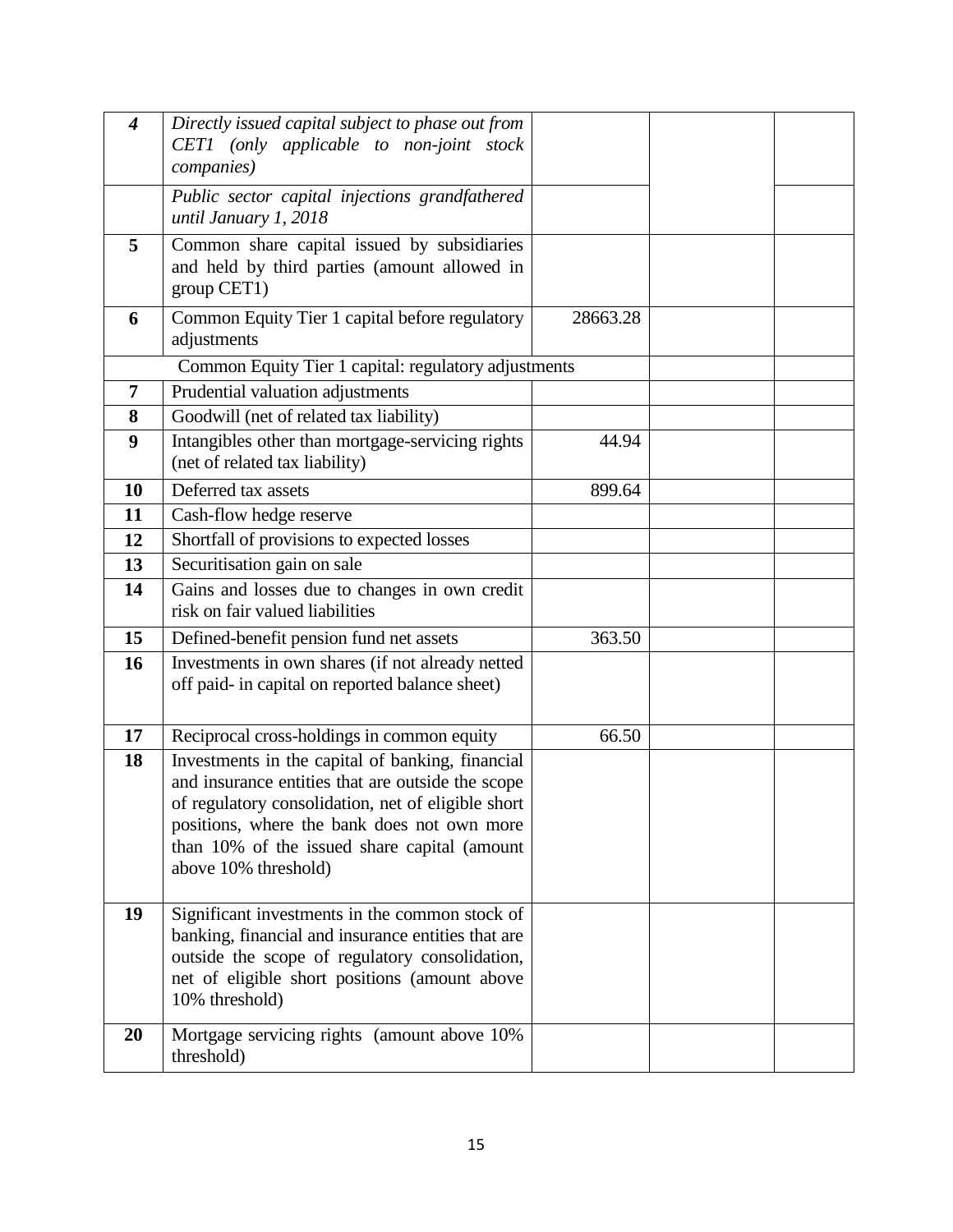| 21              | Deferred tax assets arising from temporary<br>differences (amount above 10% threshold, net<br>of related tax liability)                                |           |  |
|-----------------|--------------------------------------------------------------------------------------------------------------------------------------------------------|-----------|--|
| 22              | Amount exceeding the 15% threshold6                                                                                                                    |           |  |
| 23              | of which: significant investments in<br>the<br>common stock of financial entities                                                                      |           |  |
| 24              | of which: mortgage servicing rights                                                                                                                    |           |  |
| 25              | of which: deferred tax assets arising from<br>temporary differences                                                                                    |           |  |
| 26              | National<br>specific<br>regulatory<br>adjustments<br>$(26a+26b+26c+26d)$                                                                               |           |  |
| 26a             | of which: Investments in the equity capital of<br>the unconsolidated insurance subsidiaries                                                            |           |  |
| 26 <sub>b</sub> | of which: Investments in the equity capital of<br>unconsolidated non-financial subsidiaries                                                            |           |  |
| 26c             | of which: Shortfall in the equity capital of<br>majority owned financial entities which have<br>not been consolidated with the bank                    |           |  |
| <b>26d</b>      | of which: Unamortised pension<br>funds<br>expenditures                                                                                                 |           |  |
|                 | Regulatory adjustments applied to Common<br>Equity Tier 1 in respect of amounts subject to<br>pre-basel treatment                                      |           |  |
|                 | of which: [INSERT TYPE OF ADJUSTMENT]<br>For example: filtering out of unrealised losses<br>on AFS debt securities (not relevant in Indian<br>context) |           |  |
|                 | of which: [INSERT TYPE OF ADJUSTMENT]                                                                                                                  |           |  |
|                 | of which: [INSERT TYPE OF ADJUSTMENT]                                                                                                                  |           |  |
| 27              | Regulatory adjustments applied to Common<br>Equity Tier 1 due to insufficient Additional Tier<br>1 and Tier 2 to cover deductions                      |           |  |
| 28              | Total regulatory adjustments to Common equity<br>Tier 1                                                                                                | 1374.58   |  |
| 29              | Common Equity Tier 1 capital (CET1)                                                                                                                    | 27,288.69 |  |
|                 | Additional Tier 1 capital: instruments                                                                                                                 |           |  |
| 30              | Directly issued qualifying Additional Tier 1<br>instruments plus related stock surplus $(31+32)$                                                       |           |  |
| 31              | of which: classified as equity under applicable<br>standards<br>accounting<br>(Perpetual<br>Non-<br><b>Cumulative Preference Shares)</b>               |           |  |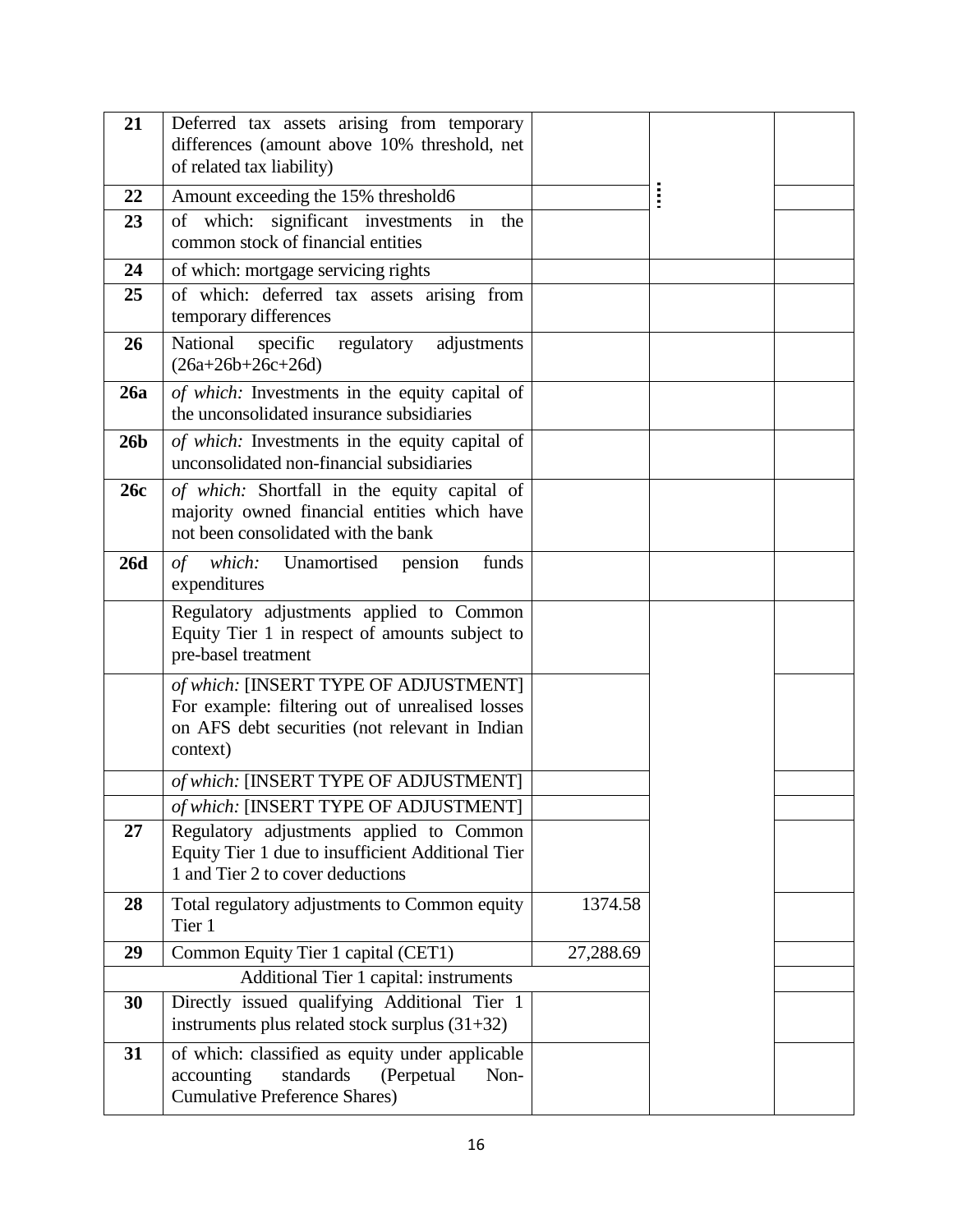| 32              | classified as<br>liabilities<br>which:<br>under<br>of<br>applicable accounting standards (Perpetual debt<br>Instruments)                                                                                                                                                                                |  |  |
|-----------------|---------------------------------------------------------------------------------------------------------------------------------------------------------------------------------------------------------------------------------------------------------------------------------------------------------|--|--|
| 33              | Directly issued capital instruments subject to<br>phase out from Additional Tier 1                                                                                                                                                                                                                      |  |  |
| 34              | Additional Tier 1 instruments (and CET1<br>instruments not included in row 5) issued by<br>subsidiaries and held by third parties (amount<br>allowed in group AT1)                                                                                                                                      |  |  |
| 35              | of which: instruments issued by subsidiaries<br>subject to phase out                                                                                                                                                                                                                                    |  |  |
| 36              | Additional Tier 1 capital before regulatory<br>adjustments                                                                                                                                                                                                                                              |  |  |
|                 | Additional Tier 1 capital: regulatory instruments                                                                                                                                                                                                                                                       |  |  |
| 37              | Additional<br>Investments<br>Tier<br>in<br>own<br>$\overline{1}$<br>instruments                                                                                                                                                                                                                         |  |  |
| 38              | Reciprocal cross-holdings in Additional Tier 1<br>instruments                                                                                                                                                                                                                                           |  |  |
| 39              | Investments in the capital of banking, financial<br>and insurance entities that are outside the scope<br>of regulatory consolidation, net of eligible short<br>positions, where the bank does not own more<br>than 10% of the issued common share capital of<br>the entity (amount above 10% threshold) |  |  |
| 40              | Significant investments in the capital<br>of<br>banking, financial and insurance entities that are<br>outside the scope of regulatory consolidation<br>(net of eligible short positions)                                                                                                                |  |  |
| 41              | National<br>specific<br>regulatory<br>adjustments<br>$(41a+41b)$                                                                                                                                                                                                                                        |  |  |
| <b>41a</b>      | Investments in the Additional Tier 1 capital of<br>unconsolidated insurance subsidiaries                                                                                                                                                                                                                |  |  |
| 41 <sub>b</sub> | Shortfall in the Additional Tier 1 capital of<br>majority owned financial entities which have<br>not been consolidated with the bank                                                                                                                                                                    |  |  |
|                 | Regulatory Adjustments Applied to Additional<br>Tier 1 in respect of Amounts Subject to Pre-<br><b>Basel III Treatment</b>                                                                                                                                                                              |  |  |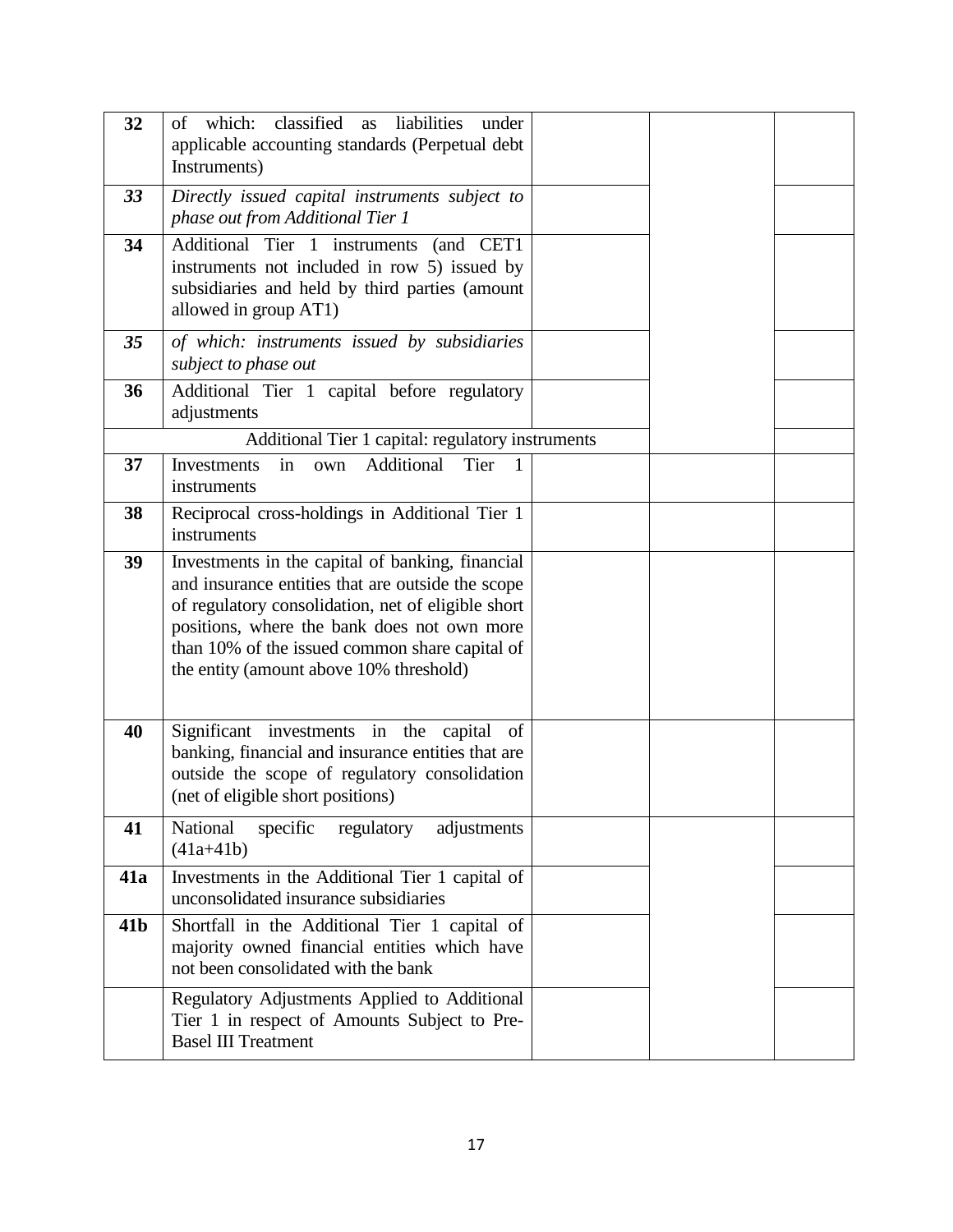|     | of which: Deferred Tax Assets (not associated<br>with accumulated losses) net of Deferred Tax<br>Liabilities    |           |  |
|-----|-----------------------------------------------------------------------------------------------------------------|-----------|--|
|     | of which: [INSERT TYPE OF ADJUSTMENT<br>e.g. existing adjustments which are deducted<br>from Tier 1 at $50\%$ ] |           |  |
|     | of which: [INSERT TYPE OF ADJUSTMENT]                                                                           |           |  |
| 42  | Regulatory adjustments applied to Additional<br>Tier 1 due to insufficient Tier 2 to cover<br>deductions        |           |  |
| 43  | Total regulatory adjustments to Additional Tier<br>1 capital                                                    |           |  |
| 44  | Additional Tier 1 capital (AT1)                                                                                 |           |  |
| 44a | Additional Tier 1 capital reckoned for capital<br>adequacy                                                      |           |  |
| 45  | Tier 1 capital (T1 = CET1 + AT1) $(29 + 44a)$                                                                   | 27,288.69 |  |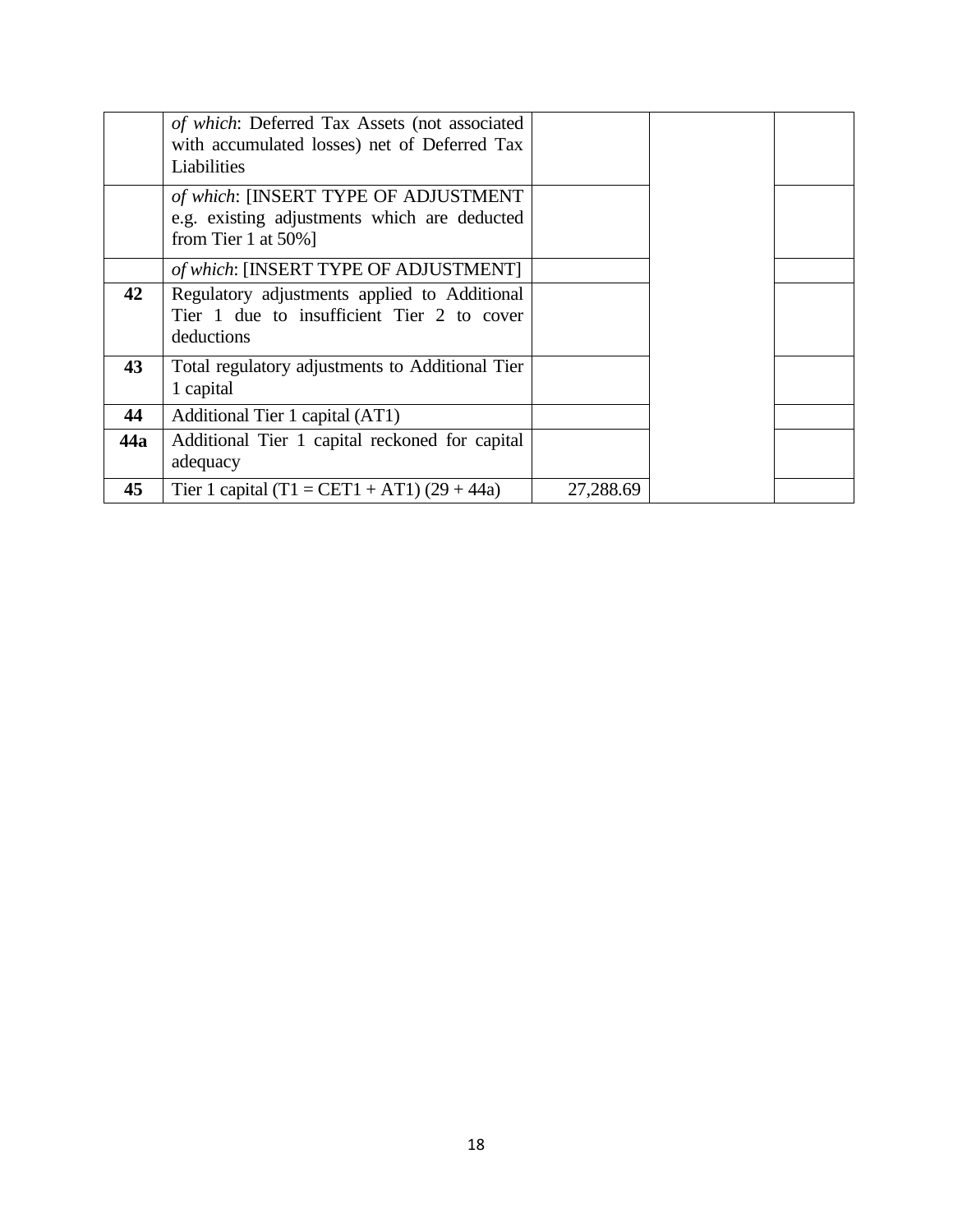|                 | Tier 2 capital: instruments and provisions                                                                                                                                                                                                                                                                  |          |  |
|-----------------|-------------------------------------------------------------------------------------------------------------------------------------------------------------------------------------------------------------------------------------------------------------------------------------------------------------|----------|--|
| 46              | Directly issued qualifying Tier 2 instruments<br>plus related stock surplus                                                                                                                                                                                                                                 | 2000.00  |  |
| 47              | Directly issued capital instruments subject to<br>phase out from Tier 2                                                                                                                                                                                                                                     |          |  |
| 48              | Tier 2 instruments (and CET1 and AT1<br>instruments not included in rows 5 or 34) issued<br>by subsidiaries and held by third parties<br>(amount allowed in group Tier 2)                                                                                                                                   |          |  |
| 49              | of which: instruments issued by subsidiaries<br>subject to phase out                                                                                                                                                                                                                                        |          |  |
| 50              | Provisions                                                                                                                                                                                                                                                                                                  | 2,271.88 |  |
| 51              | Tier 2 capital before regulatory adjustments                                                                                                                                                                                                                                                                | 4,271.88 |  |
|                 | Tier 2 capital: regulatory adjustments                                                                                                                                                                                                                                                                      |          |  |
| 52              | Investments in own Tier 2 instruments                                                                                                                                                                                                                                                                       |          |  |
| 53              | Reciprocal cross-holdings in Tier 2 instruments                                                                                                                                                                                                                                                             | 20.00    |  |
| 54              | Investments in the capital of banking, financial<br>and insurance entities that are outside the scope<br>of regulatory consolidation, net of eligible short<br>positions, where the bank does not own more<br>than 10% of the issued common share capital of<br>the entity (amount above the 10% threshold) |          |  |
| 55              | Significant investments in the capital banking,<br>financial and insurance entities that are outside<br>the scope of regulatory consolidation (net of<br>eligible short positions)                                                                                                                          |          |  |
| 56              | National<br>specific<br>regulatory<br>adjustments<br>$(56a+56b)$                                                                                                                                                                                                                                            |          |  |
| 56a             | of which: Investments in the Tier 2 capital of<br>unconsolidated subsidiaries                                                                                                                                                                                                                               |          |  |
| 56 <sub>b</sub> | of which: Shortfall in the Tier 2 capital of<br>majority owned financial entities which have<br>not been consolidated with the bank                                                                                                                                                                         |          |  |
|                 | Regulatory Adjustments Applied To Tier 2 in<br>respect of Amounts Subject to Pre-Basel III<br>Treatment                                                                                                                                                                                                     |          |  |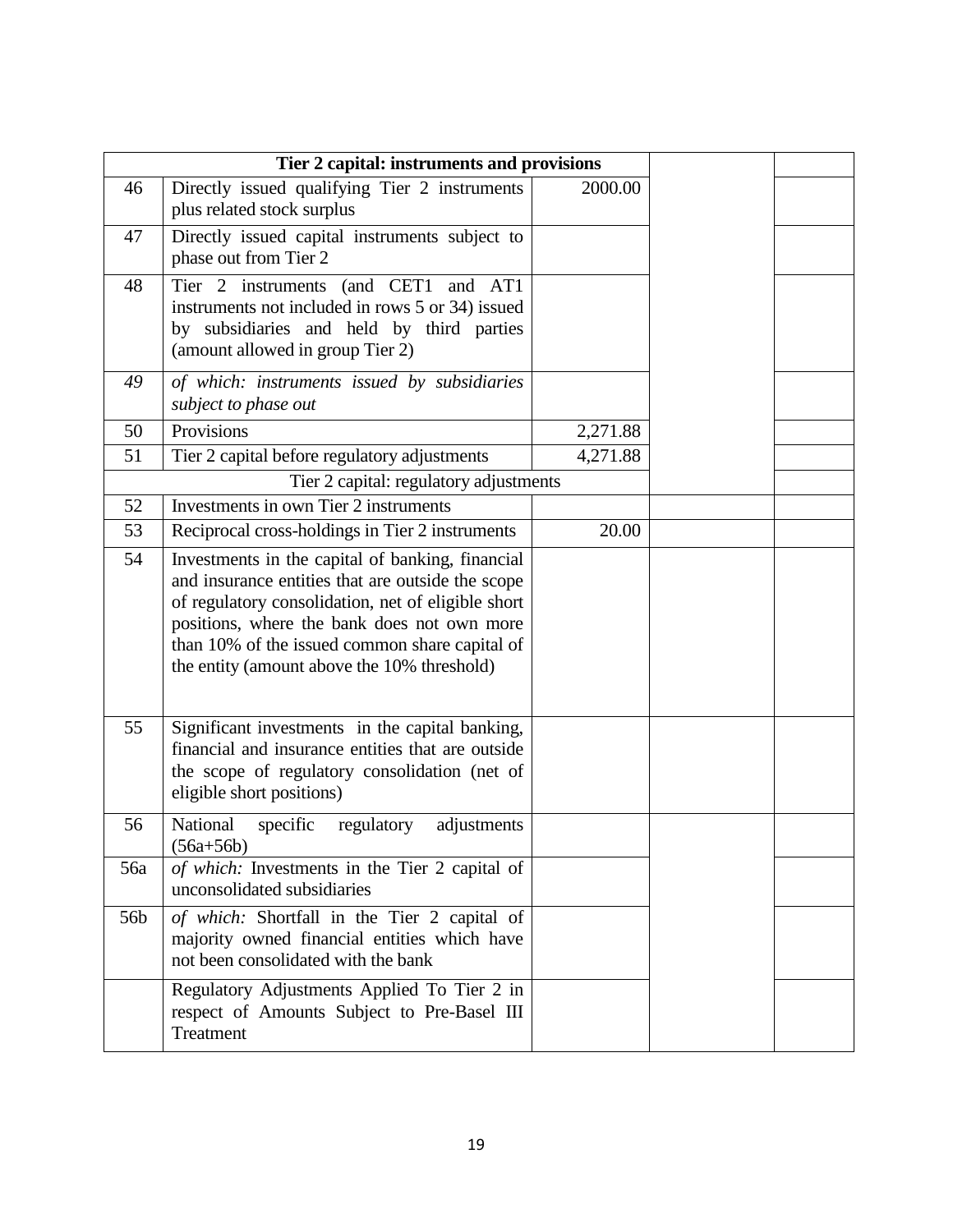|                 | of which: [INSERT TYPE OF ADJUSTMENT                                                                                                                                                                            |           |  |
|-----------------|-----------------------------------------------------------------------------------------------------------------------------------------------------------------------------------------------------------------|-----------|--|
|                 | e.g. existing adjustments which are deducted                                                                                                                                                                    |           |  |
|                 | from Tier 2 at $50\%$ ]                                                                                                                                                                                         |           |  |
|                 | of which: [INSERT TYPE OF ADJUSTMENT                                                                                                                                                                            |           |  |
| 57              | Total regulatory adjustments to Tier 2 capital                                                                                                                                                                  | 20.00     |  |
| 58              | Tier 2 capital (T2)                                                                                                                                                                                             | 4,251.88  |  |
| 58a             | Tier 2 capital reckoned for capital adequacy                                                                                                                                                                    | 4,251.88  |  |
| 58b             | Excess Additional Tier 1 capital reckoned as<br>Tier 2 capital                                                                                                                                                  | 0         |  |
| 58c             | Total Tier 2 capital admissible for capital<br>adequacy $(58a + 58b)$                                                                                                                                           | 4,251.88  |  |
| 59              | Total capital $(TC = T1 + T2) (45 + 58c)$                                                                                                                                                                       | 31,540.57 |  |
|                 | Risk Weighted Assets in respect of Amounts<br>Subject to Pre-Basel III Treatment                                                                                                                                |           |  |
|                 | of which:                                                                                                                                                                                                       |           |  |
|                 | of which:                                                                                                                                                                                                       |           |  |
| 60              | Total risk weighted assets $(60a + 60b + 60c)$                                                                                                                                                                  | 243268.30 |  |
| 60a             | of which: total credit risk weighted assets                                                                                                                                                                     | 212969.75 |  |
| 60 <sub>b</sub> | of which: total market risk weighted assets                                                                                                                                                                     | 8587.33   |  |
| 60c             | of which: total operational risk weighted assets                                                                                                                                                                | 21711.22  |  |
|                 | <b>Capital ratios</b>                                                                                                                                                                                           |           |  |
| 61              | Common Equity Tier 1 (as a percentage of risk<br>weighted assets)                                                                                                                                               | 11.22%    |  |
| 62              | Tier 1 (as a percentage of risk weighted assets)                                                                                                                                                                | 11.22%    |  |
| 63              | Total capital (as a percentage of risk weighted<br>assets)                                                                                                                                                      | 12.97%    |  |
| 64              | Institution specific buffer requirement<br>(minimum CET1 requirement plus<br>capital<br>countercyclical<br>buffer<br>conservation<br>and<br>requirements, expressed as a percentage of risk<br>weighted assets) |           |  |
| 65              | which:<br>capital<br>conservation<br>buffer<br>$\sigma f$<br>requirement                                                                                                                                        |           |  |
| 66              | of which: bank specific countercyclical buffer<br>requirement                                                                                                                                                   |           |  |
| 67              | of which: G-SIB buffer requirement                                                                                                                                                                              |           |  |
| 68              | Common Equity Tier 1 available to meet<br>buffers (as a percentage of risk weighted assets)                                                                                                                     |           |  |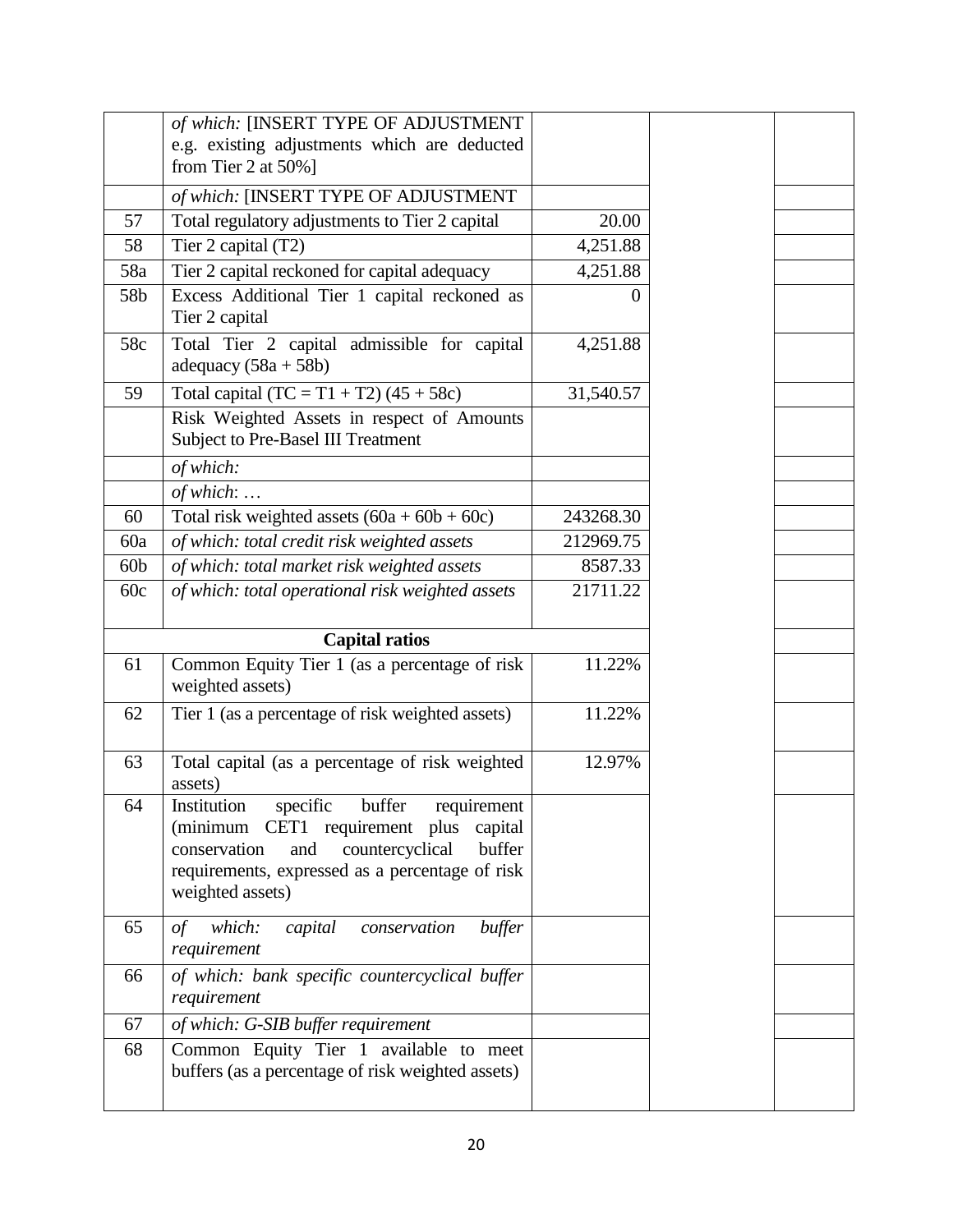|            | National minima (if different from Basel III)                                                                                                       |          |
|------------|-----------------------------------------------------------------------------------------------------------------------------------------------------|----------|
| 69         | National Common Equity Tier 1 minimum ratio<br>(if different from Basel III minimum)                                                                | 5.50%    |
| 70         | National Tier 1 minimum ratio (if different from<br>Basel IIIminimum)                                                                               | 7.00%    |
| 71         | National total capital minimum ratio<br>(ii<br>different from Basel III minimum)                                                                    | $9.00\%$ |
| weighting) | Amounts below the thresholds for deduction (before risk                                                                                             |          |
| 72         | Non-significant investments in the capital of<br>other financial entities                                                                           |          |
| 73         | Significant investments in the common stock of<br>financial entities                                                                                |          |
| 74         | Mortgage servicing rights (net of related tax<br>liability)                                                                                         |          |
| 75         | Deferred tax assets arising from temporary<br>differences (net of related tax liability)                                                            |          |
|            | Applicable caps on the inclusion of provisions in Tier 2                                                                                            |          |
| 76         | Provisions eligible for inclusion in Tier 2 in<br>respect of exposures subject to standardised<br>approach (prior to application of cap)            |          |
| 77         | Cap on inclusion of provisions in Tier 2 under<br>standardised approach                                                                             |          |
| 78         | Provisions eligible for inclusion in Tier 2 in<br>respect of exposures subject to internal ratings-<br>based approach (prior to application of cap) |          |
| 79         | Cap for inclusion of provisions in Tier 2 under<br>internal ratings-based approach                                                                  |          |
|            | Capital instruments subject to phase-out arrangements (only applicable<br>betweenMarch 31, 2017 and March 31, 2022)                                 |          |
| 80         | Current cap on CET1 instruments subject to<br>phase out arrangements                                                                                |          |
| 81         | Amount excluded from CET1 due to cap (excess<br>over cap after redemptions and maturities)                                                          |          |
| 82         | Current cap on AT1 instruments subject to<br>phase out arrangements                                                                                 |          |
| 83         | Amount excluded from AT1 due to cap (excess<br>over cap after redemptions and maturities)                                                           |          |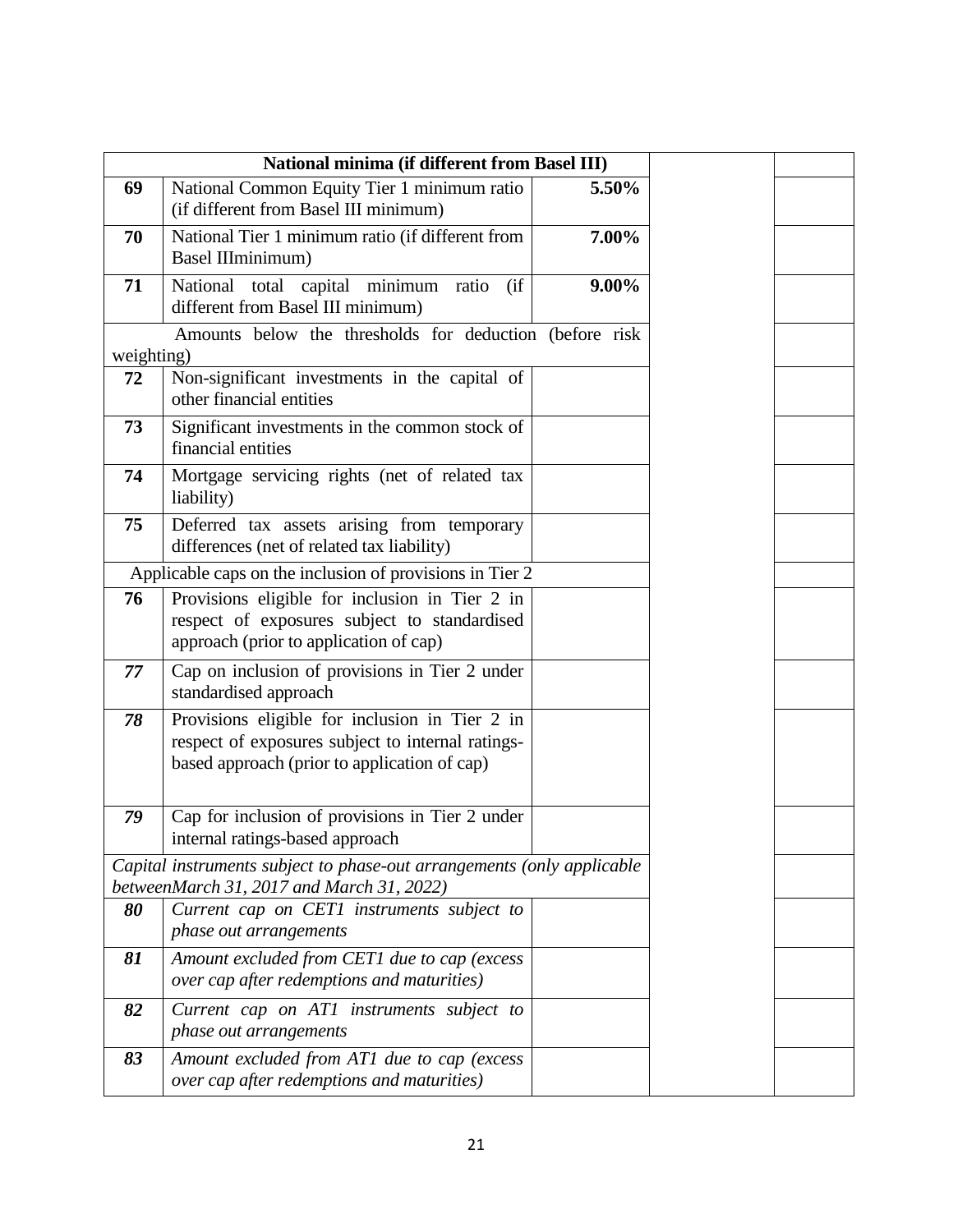| 84 | Current cap on T2 instruments subject to phase<br><i>out arrangements</i>                |  |  |
|----|------------------------------------------------------------------------------------------|--|--|
| 85 | Amount excluded from T2 due to cap (excess<br>over cap after redemptions and maturities) |  |  |

## **Notes to the Template**

| Row No. of<br>the template | <b>Particulars</b>                                                                                                                                                                                        | (Rs. in mio) |
|----------------------------|-----------------------------------------------------------------------------------------------------------------------------------------------------------------------------------------------------------|--------------|
| 10                         | Deferred tax assets associated with accumulated losses                                                                                                                                                    |              |
|                            | Deferred tax assets (excluding those associated with accumulated<br>losses) net of Deferred tax liability                                                                                                 | 899.64       |
|                            | Total as indicated in row 10                                                                                                                                                                              |              |
| 19                         | If investments in insurance subsidiaries are not deducted fully<br>from capital and instead considered under 10% threshold for<br>deduction, the resultant increase in the capital of bank                |              |
|                            | of which: Increase in Common Equity Tier 1 capital                                                                                                                                                        |              |
|                            | of which: Increase in Additional Tier 1 capital                                                                                                                                                           |              |
|                            | of which: Increase in Tier 2 capital                                                                                                                                                                      |              |
| 26 <sub>b</sub>            | If investments in the equity capital of unconsolidated non-<br>financial subsidiaries are not deducted and hence, risk weighted then:                                                                     |              |
|                            | (i) Increase in Common Equity Tier 1 capital                                                                                                                                                              |              |
|                            | (ii) Increase in risk weighted assets                                                                                                                                                                     |              |
| 44a                        | Excess Additional Tier 1 capital not reckoned for capital<br>adequacy (difference between Additional Tier 1 capital as reported in<br>row 44 and admissible Additional Tier 1 capital as reported in 44a) |              |
|                            | of which: Excess Additional Tier 1 capital which is considered<br>as Tier 2 capital under row 58b                                                                                                         |              |
| 50                         | Eligible Provisions included in Tier 2 capital                                                                                                                                                            | 1637.72      |
|                            | Eligible Revaluation Reserves included in Tier 2 capital                                                                                                                                                  | 634.16       |
|                            | Total of row 50                                                                                                                                                                                           | 2271.88      |
| 58a                        | Excess Tier 2 capital not reckoned for capital adequacy<br>(difference between Tier 2 capital as reported in row 58 and T2 as<br>reported in 58a)                                                         |              |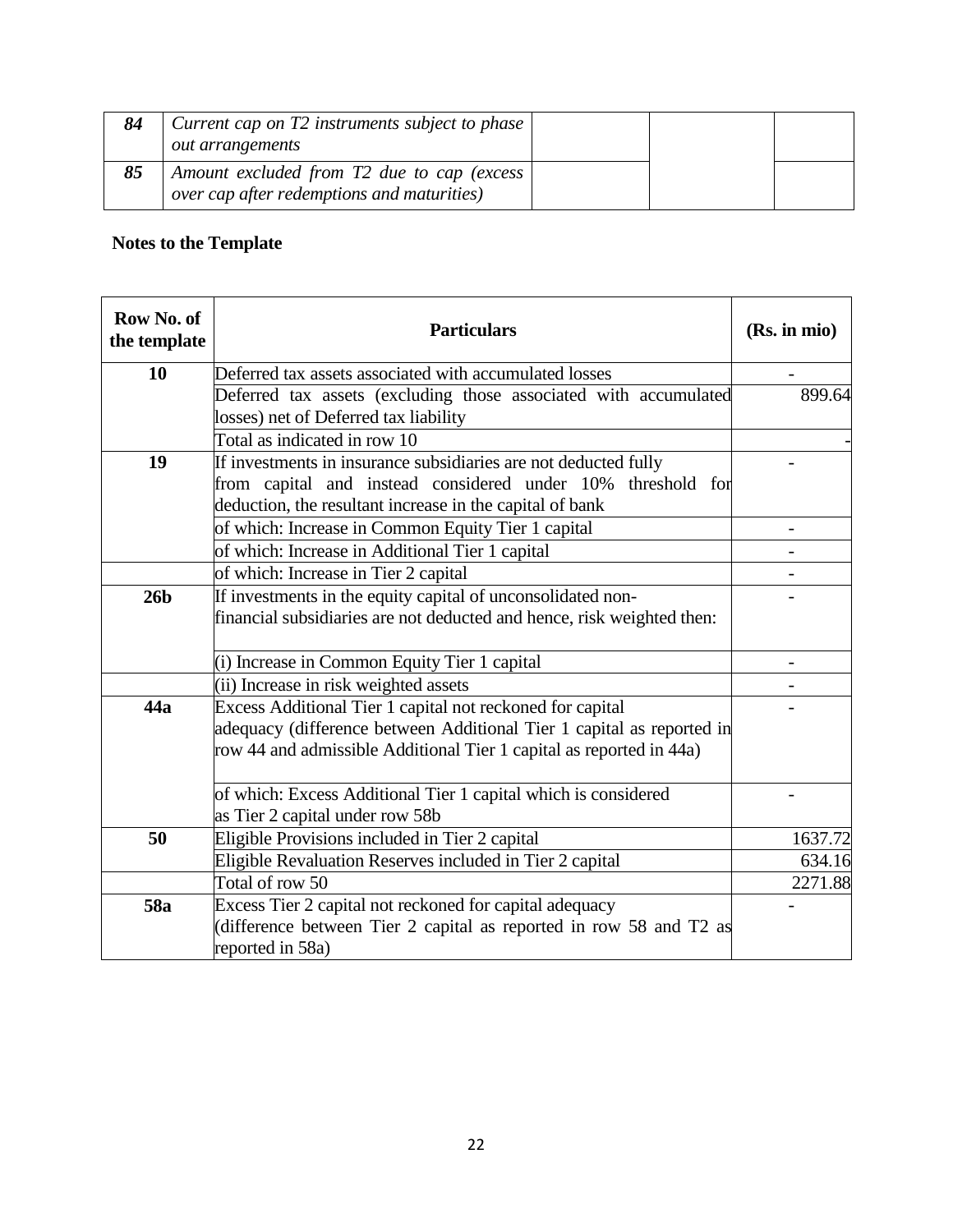## **XII. Table DF-12: Composition of Capital- Reconciliation Requirements**

# **Step 1**

**(Rs. in mio)**

|                          |                                                |                                            | <b>Balance</b> | sheet |
|--------------------------|------------------------------------------------|--------------------------------------------|----------------|-------|
|                          |                                                | <b>Balance sheet as inunder regulatory</b> |                |       |
|                          |                                                | financial statements scope                 |                | of    |
|                          |                                                |                                            |                |       |
|                          |                                                | As on reporting As on reporting            |                |       |
| $\mathbf{A}$             | <b>Capital &amp; Liabilities</b>               |                                            |                |       |
| i.                       | Paid-up Capital                                | 1340.93                                    |                |       |
|                          | Reserves & Surplus                             | 31,113.96                                  |                |       |
|                          | <b>Minority Interest</b>                       | 0.00                                       |                |       |
|                          | <b>Total Capital</b>                           | 32,454.89                                  |                |       |
| <b>ii</b>                | Deposits                                       | 434,783.25                                 |                |       |
|                          | of which: Deposits from banks                  | 19,788.60                                  |                |       |
|                          | of which: Customer deposits                    | 414,994.65                                 |                |       |
|                          | of which: Other deposits (pl. specify)         | 0.00                                       |                |       |
| iii                      | <b>Borrowings</b>                              | 24,222.09                                  |                |       |
|                          | of which: From RBI                             | 2,750.00                                   |                |       |
|                          | of which: From banks                           | 352.32                                     |                |       |
|                          | of which: From other institutions & agencies   | 6,819.69                                   |                |       |
|                          | of which: Others (pl. specify) Borrowings from | 14,300.08                                  |                |       |
|                          | outside India                                  |                                            |                |       |
|                          | of which: Capital instruments                  |                                            |                |       |
| iv.                      | Other liabilities & provisions                 | 8,935.66                                   |                |       |
|                          | <b>Total</b>                                   | 500,421.53                                 |                |       |
|                          |                                                |                                            |                |       |
| B                        | <b>Assets</b>                                  |                                            |                |       |
| $\mathbf{i}$             | Cash and balances with Reserve Bank of India   | 21,185.76                                  |                |       |
|                          |                                                |                                            |                |       |
|                          | Balance with banks and money at call and short | 17,679.38                                  |                |       |
| $\overline{\mathbf{ii}}$ | Investments:                                   | 1,32,784.20                                |                |       |
|                          | of which: Government securities                | 1,09,131.23                                |                |       |
|                          | of which: Other approved securities            |                                            |                |       |
|                          | of which: Shares                               | 1,980.80                                   |                |       |
|                          | of which: Debentures & Bonds                   | 2,476.25                                   |                |       |
|                          | $\frac{1}{2}$                                  |                                            |                |       |
|                          | Subsidiaries<br>Joint<br>which:<br>Ventures    | 0.00                                       |                |       |
|                          |                                                |                                            |                |       |
|                          | of which: Others (Commercial Papers, Mutual    | 19,195.92                                  |                |       |
| iii                      | Loans and advances                             | 3, 17, 425. 71                             |                |       |
|                          | of which: Loans and advances to banks          | 0.00                                       |                |       |
|                          | of which: Loans and advances to customers      | 3, 17, 425. 71                             |                |       |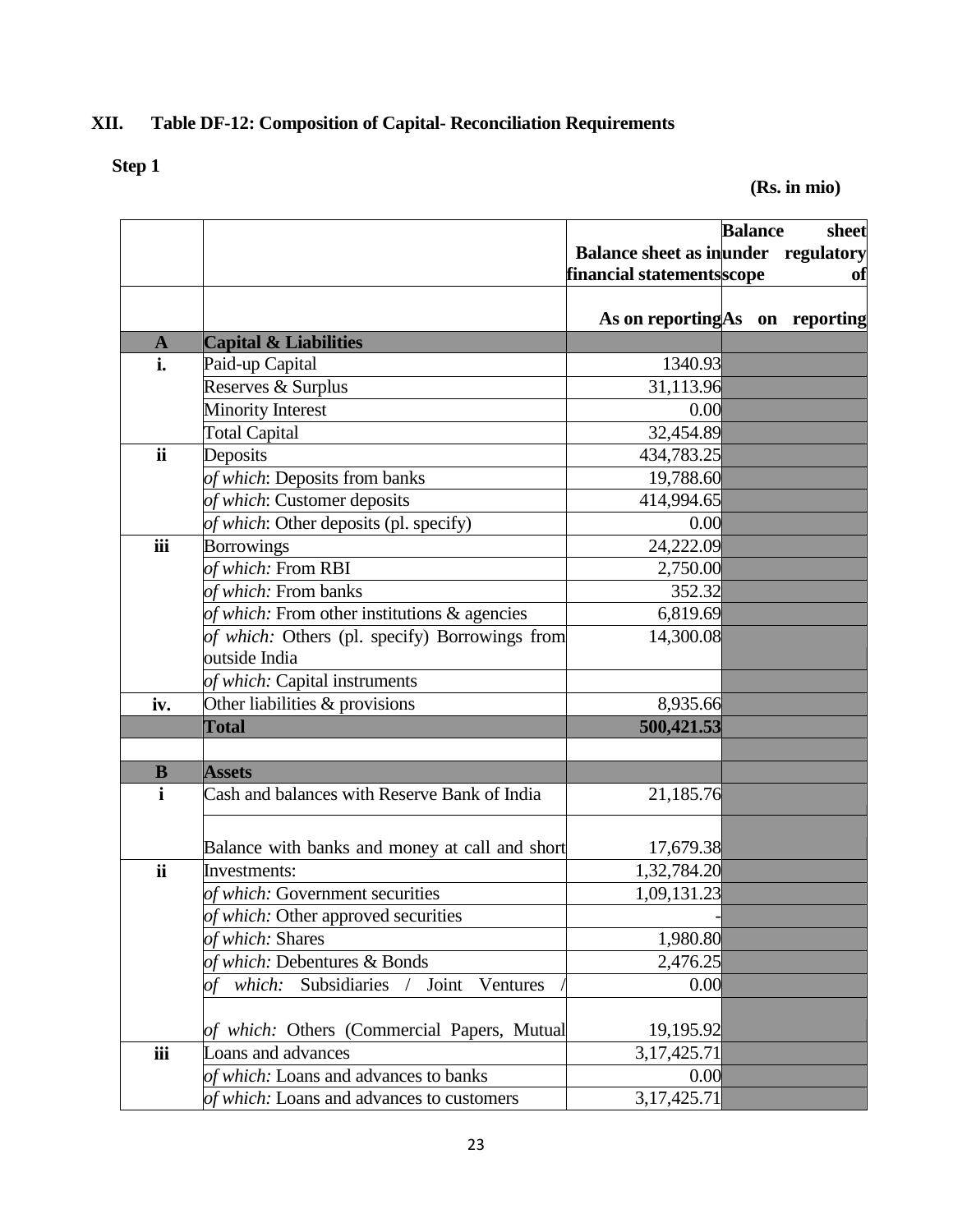|     | <b>Total Assets</b>                      | 5,00,421.53 |  |
|-----|------------------------------------------|-------------|--|
| vii | Debit balance in Profit & Loss account   |             |  |
| vi  | Good will on consolidation               |             |  |
|     | of which: Deferred tax assets            | 899.64      |  |
|     | of which: Goodwill and intangible assets |             |  |
|     | Other assets                             | 7,361.92    |  |
| iv  | <b>Fixed assets</b>                      | 3,984.56    |  |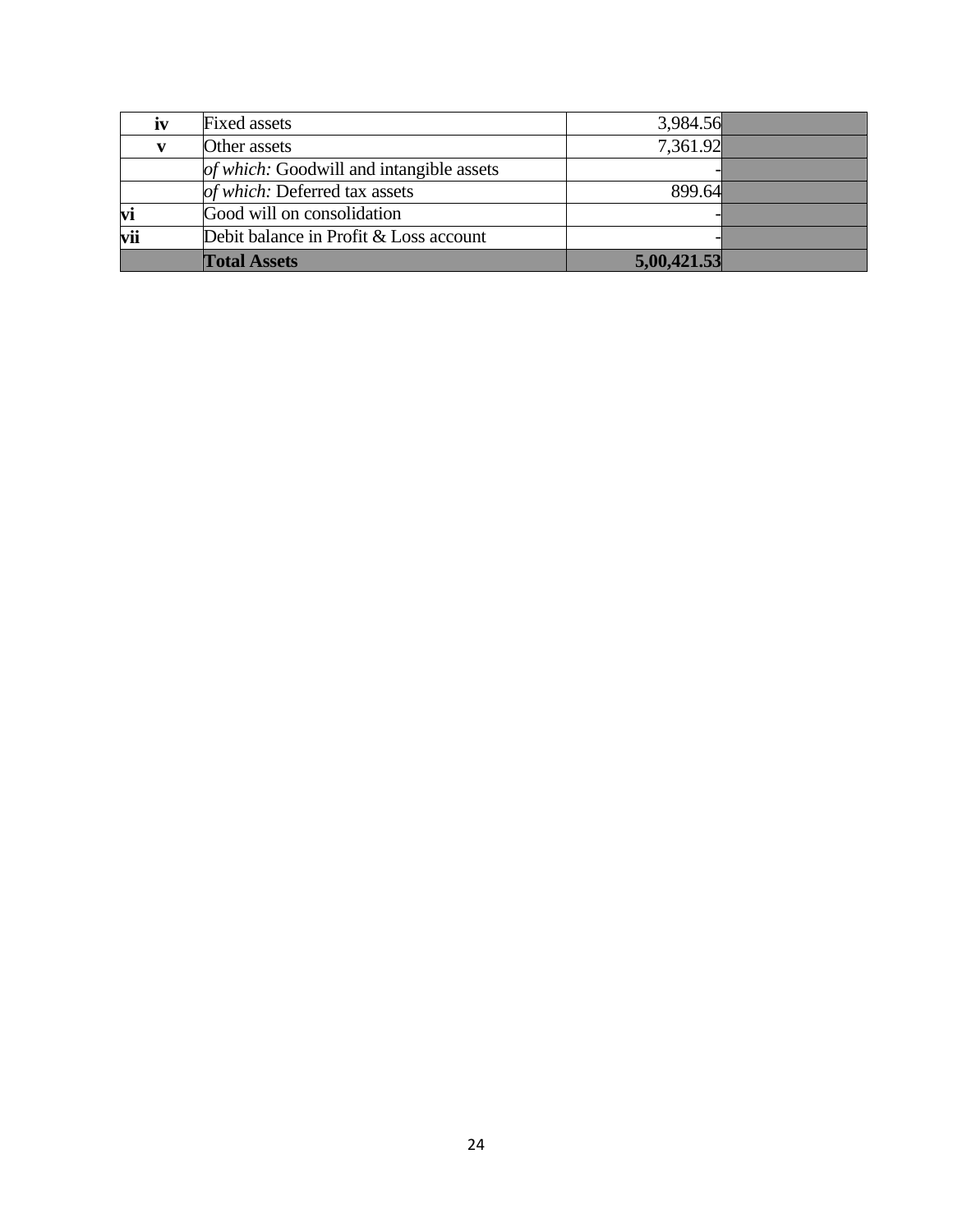|              |                                                                                                                            | <b>Balance</b><br>as in financialunder<br><b>statements</b><br>As on reportingAs<br>date | <b>Balance</b><br>sheetsheet<br>regulatory<br><b>on</b><br>reporting | Ref No.     |
|--------------|----------------------------------------------------------------------------------------------------------------------------|------------------------------------------------------------------------------------------|----------------------------------------------------------------------|-------------|
| $\mathbf{A}$ | <b>Capital &amp; Liabilities</b>                                                                                           |                                                                                          |                                                                      |             |
| i.           | Paid-up Capital                                                                                                            | 1,340.93                                                                                 |                                                                      | (a)         |
|              | of which: Amount eligible for CET1                                                                                         | 1,340.93                                                                                 |                                                                      | $(a)$ $(i)$ |
|              | of which: Amount eligible for AT1                                                                                          |                                                                                          |                                                                      |             |
|              | Reserves & Surplus                                                                                                         | 31,113.96                                                                                |                                                                      | (b)         |
|              | of which: Amount eligible for CET1                                                                                         |                                                                                          |                                                                      |             |
|              | <b>Statutory Reserve</b>                                                                                                   | 5844.04                                                                                  |                                                                      | $(b)$ $(i)$ |
|              | <b>Share Premium</b>                                                                                                       | 9484.25                                                                                  |                                                                      | (b)(ii)     |
|              | General Reserve                                                                                                            | 10759.16                                                                                 |                                                                      | $(b)$ (iii) |
|              | Capital Reserve                                                                                                            | 432.26                                                                                   |                                                                      | (b)(iv)     |
|              | Special reserve under Section 36(i) (viii)<br>of Income Tax Act                                                            | 432.80                                                                                   |                                                                      | (b)(v)      |
|              | Balance in $P/L$ a/c. at the end of the<br>previous financial year                                                         | 369.63                                                                                   |                                                                      | (b)(vi)     |
|              | Current Financial Year Profit(Not eligible<br>due to high incremental provision in<br>second quarter of the previous year) |                                                                                          |                                                                      |             |
|              | Investment Reserve Account (part of<br>Tier 2                                                                              | 27.49                                                                                    |                                                                      | (b)(vii)    |
|              | Revaluation Reserve (part of Tier 2<br>Capital, at a discount of 55 per cent)                                              | 606.66                                                                                   |                                                                      | $(b)(viii)$ |
|              | <b>Minority Interest</b>                                                                                                   | 0.00                                                                                     |                                                                      |             |
|              | <b>Total Capital</b>                                                                                                       | 32454.89                                                                                 |                                                                      | $(a)+(b)$   |
| ii           | Deposits                                                                                                                   | 434,783.25                                                                               |                                                                      | (c)         |
|              | of which: Deposits from banks                                                                                              | 19788.60                                                                                 |                                                                      | (c)(i)      |
|              | of which: Customer deposits                                                                                                | 414994.65                                                                                |                                                                      | (c)(ii)     |
|              | of which: Other deposits (pl. specify)                                                                                     |                                                                                          |                                                                      |             |
| iii          | <b>Borrowings</b>                                                                                                          | 24222.09                                                                                 |                                                                      | (d)         |
|              | of which: From RBI                                                                                                         | 2750.00                                                                                  |                                                                      | (d)(i)      |
|              | of which: From banks                                                                                                       | 352.32                                                                                   |                                                                      | (d)(ii)     |
|              | of which: From other institutions &<br>agencies                                                                            | 6819.69                                                                                  |                                                                      | (d)(iii)    |
|              | specify)<br>which:<br>Others<br>$(pl)$ .<br>of<br>Borrowings from outside India                                            | 14300.08                                                                                 |                                                                      | (d)(iv)     |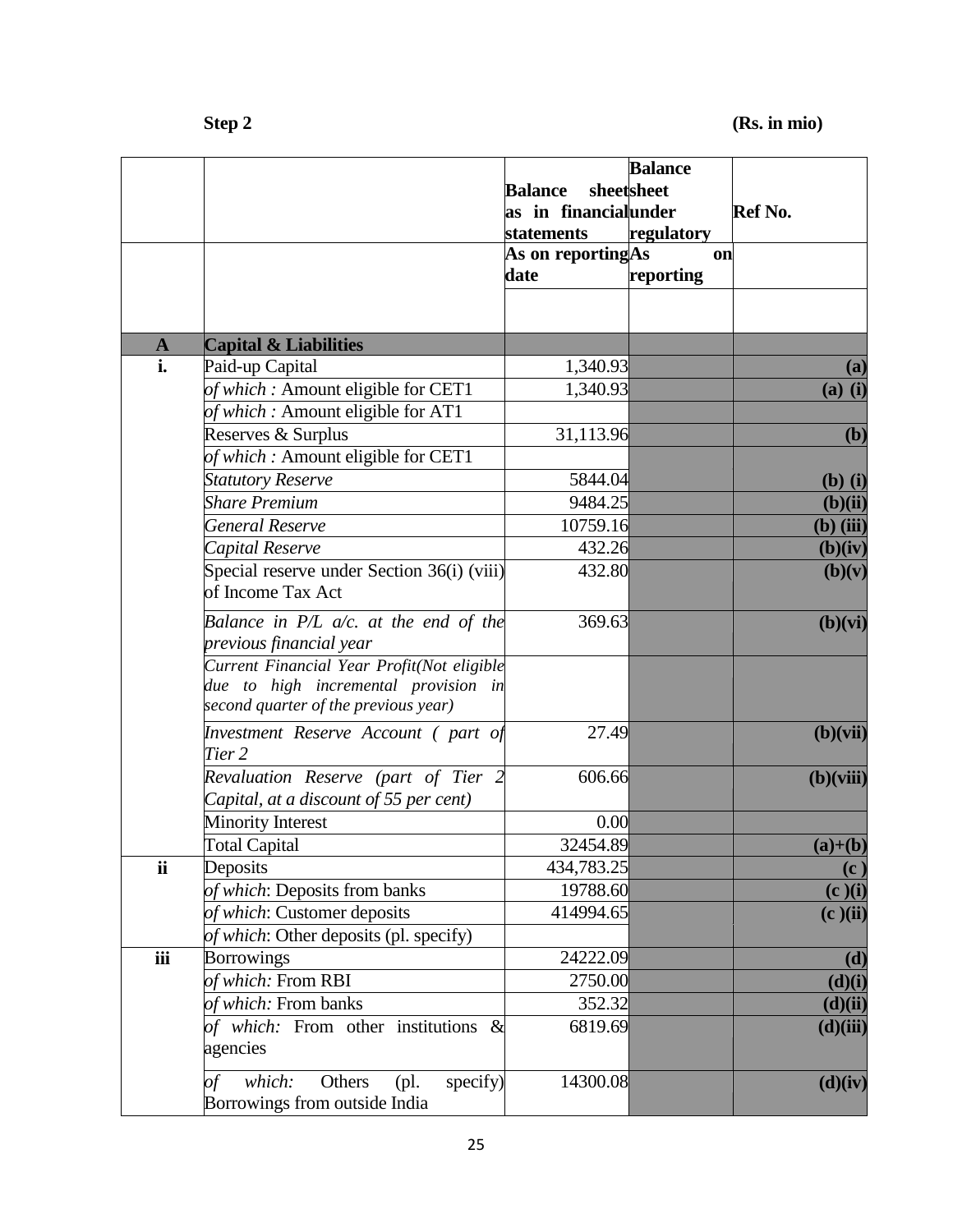| <i>of which:</i> Capital instruments                                      | 2000.00 |  |
|---------------------------------------------------------------------------|---------|--|
| Capital instrument subject to phase out<br>and included in Tier 2 Capital |         |  |

| iv.         | Other liabilities $&$ provisions                         | 8935.56    | (e)                                     |
|-------------|----------------------------------------------------------|------------|-----------------------------------------|
|             | of which: Standard Asset provision                       | 1637.72    | (e)(i)                                  |
|             | included under Tier 2 Capital                            |            |                                         |
|             | of which: DTLs related to goodwill                       | 0.00       | (e)(ii)                                 |
|             | of which : Details related to intangible                 | 0.00       |                                         |
|             | <b>Total</b>                                             | 500,421.53 | $(a)+(b)+(c)+(d)+(e)$                   |
| $\bf{B}$    | <b>Assets</b>                                            |            |                                         |
| $\mathbf i$ | Cash and balances with Reserve Bank of                   | 21185.76   | (f)                                     |
|             | Balance with banks and money at call<br>and short notice | 17679.38   | (g)                                     |
| ii          | Investments:                                             | 132784.20  | (h)                                     |
|             | of which: Government securities                          | 109131.23  | (h)(i)                                  |
|             | of which: Other approved securities                      | 0.00       | (h)(ii)                                 |
|             | of which: Shares                                         | 1980.80    | (h)(iii)                                |
|             | of which: Debentures & Bonds                             | 2476.25    | (h)(iv)                                 |
|             | of which: Subsidiaries / Joint Ventures /<br>Accociator  |            |                                         |
|             | of which: Others (Commercial Papers,<br>Mutual           | 19195.92   | (h)(v)                                  |
| iii         | Loans and advances                                       | 317425.71  | (i)                                     |
|             | of which: Loans and advances to banks                    |            |                                         |
|             | of which:<br>Loans<br>and<br>advances<br>to<br>customers | 317425.71  | (i)(i)                                  |
| iv          | <b>Fixed assets</b>                                      | 3984.56    | $\mathbf{I}$                            |
| V           | Other assets                                             | 7361.92    | $\left( \mathbf{k}\right)$              |
|             | of which: Goodwill and intangible assets                 |            |                                         |
|             | Out of which:                                            |            |                                         |
|             | Goodwill                                                 |            | (k)(i)                                  |
|             | Other Intangibles (excluding MSRs)                       | 408.44     | (k)(ii)                                 |
|             | Deferred tax assets                                      | 899.64     | (k)(iii)                                |
| vi          | Good will on consolidation                               |            | $\mathbf{I}$                            |
| vii         | Debit balance in Profit & Loss account                   |            | (m)                                     |
|             | <b>Total Assets</b>                                      | 500421.53  | $(f)+(g)+(h)+(i)+(j)+$<br>$(k)+(l)+(m)$ |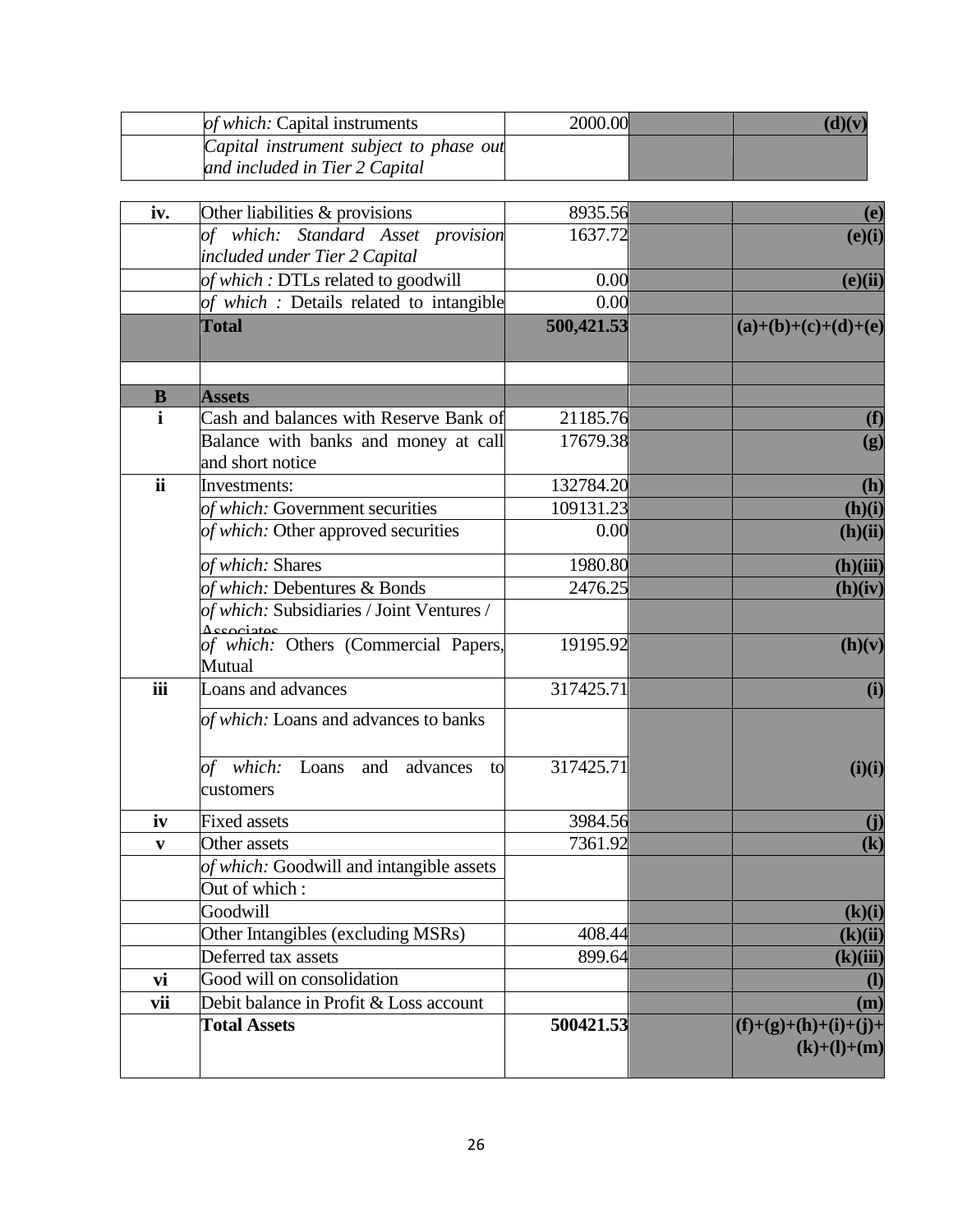| ı<br>ρ<br>۱<br>۰<br>ч |  |
|-----------------------|--|
|-----------------------|--|

|                         | <b>Common Equity Tier 1 capital : instruments and reserves</b>                                                                   |                                                              |                                                                                                                                        |
|-------------------------|----------------------------------------------------------------------------------------------------------------------------------|--------------------------------------------------------------|----------------------------------------------------------------------------------------------------------------------------------------|
|                         |                                                                                                                                  | <b>Component of</b><br>regulator capital<br>reported by bank | <b>Source based on</b><br>reference number /<br>letters of the balance<br>sheet under the<br>regulatory scope of<br>consolidation from |
| $\mathbf{1}$            | Directly issued qualifying common share<br>equivalent for non-joint<br>(and<br>stock<br>companies) capital plus related<br>stock | 10825.18                                                     | $(a)$ (i)+b(ii)                                                                                                                        |
| $\overline{2}$          | Retained earnings                                                                                                                |                                                              | $17838.10(b)(i)+(b)(iii)+$<br>$(b)(iv)+(b)(v)+(b)v$ i)                                                                                 |
| $\overline{\mathbf{3}}$ | Accumulated other comprehensive income<br>(and other reserves)                                                                   |                                                              |                                                                                                                                        |
| $\overline{\mathbf{4}}$ | Directly issued capital subject to phase out<br>from CET1 (only applicable to non-joint<br>stock companies)                      |                                                              |                                                                                                                                        |
| 5                       | capital<br>issued<br>by<br>Common<br>share<br>subsidiaries and held by third parties<br>(amount allowed in group CET1)           |                                                              |                                                                                                                                        |
| 6                       | <b>Common Equity Tier I capital before</b><br><b>Regulatory adjustments</b>                                                      |                                                              | $28663.28(b)(i)+(b)(iii)+$<br>$(b)(iv)+(b)(v)+(b)(vi)$<br>$+(a)(i)+b(ii)$                                                              |
| $\overline{7}$          | <b>Prudential valuation adjustments</b>                                                                                          |                                                              |                                                                                                                                        |
| 8                       | Goodwill (net of related tax liability)                                                                                          |                                                              |                                                                                                                                        |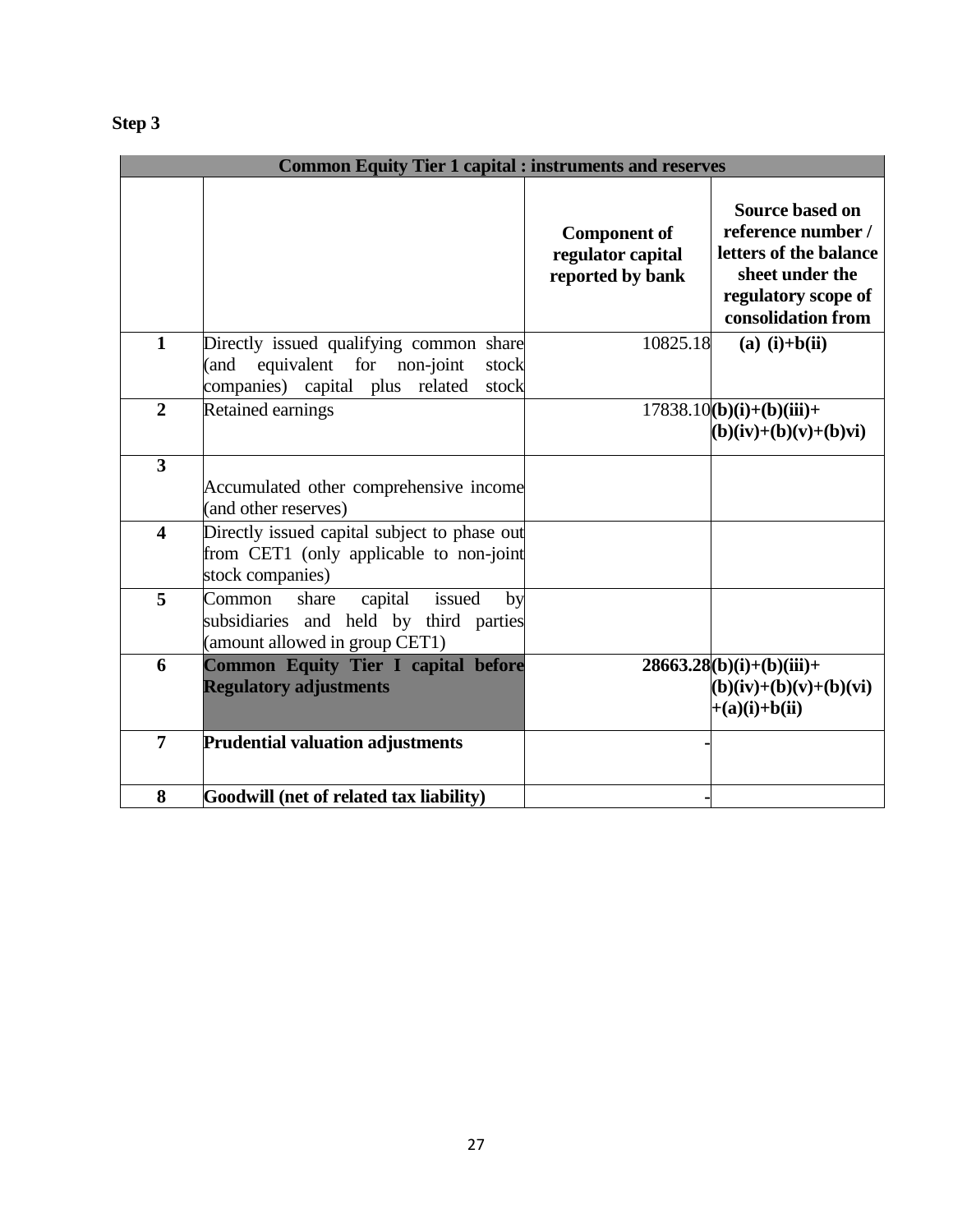| $\mathbf{1}$   | <b>Issuer</b>                                                   | THE SOUTH INDIAN BANK LTD          |
|----------------|-----------------------------------------------------------------|------------------------------------|
| $\overline{2}$ | Unique identifier (e.g. CUSIP, ISIN or Bloomberg                | INE683A09091                       |
|                | identifier for private                                          |                                    |
| 3              | Governing law(s) of the instrument                              | Indian Law                         |
|                | <b>Regulatory treatment</b>                                     |                                    |
| $\overline{4}$ | <b>Transitional Basel III rules</b>                             | <b>Sub-ordinated Tier 2 Bonds</b>  |
| 5              | Post-transitional Basel III rules                               | Ineligible                         |
| 6              | Eligible at solo/group/ group & solo                            | Solo                               |
| $\overline{7}$ | Instrument type                                                 | Tier 2 Debt Instrument             |
| 8              | Amount recognised in regulatory capital (Rs. in million, as     | Rs. 2000 Million                   |
|                | of most recent                                                  |                                    |
|                | reporting date)                                                 |                                    |
| 9              | Par value of instrument                                         | Rs. 1 Million                      |
| 10             | Accounting classification                                       | Liability                          |
| 11             | Original date of issuance                                       | 20.08.2009                         |
| 12             | Perpetual or dated                                              | Dated                              |
| 13             | Original maturity date                                          | 20.04.2020                         |
| 14             | Issuer call subject to prior supervisory approval               | N <sub>o</sub>                     |
| 15             | Optional call date, contingent call dates and redemption amount | NA                                 |
| 16             | Subsequent call dates, if applicable                            | N A                                |
|                | Coupons / dividends                                             |                                    |
| 17             | Fixed or floating dividend/coupon                               | Fixed                              |
| 18             | Coupon rate and any related index                               | 9.75% p.a.                         |
| 19             | Existence of a dividend stopper                                 | N <sub>o</sub>                     |
| 20             | Fully discretionary, partially discretionary or mandatory       | Mandatory                          |
| 21             | Existence of step up or other incentive to redeem               | N <sub>o</sub>                     |
| 22             | Noncumulative or cumulative                                     | Cumulative                         |
| 23             | Convertible or non-convertible                                  | Non-convertible                    |
| 24             | If convertible, conversion trigger(s)                           | <b>NA</b>                          |
| 25             | If convertible, fully or partially                              | <b>NA</b>                          |
| 26             | If convertible, conversion rate                                 | $\overline{NA}$                    |
| 27             | If convertible, mandatory or optional conversion                | <b>NA</b>                          |
| 28             | If convertible, specify instrument type convertible into        | <b>NA</b>                          |
| 29             | If convertible, specify issuer of instrument it converts into   | <b>NA</b>                          |
| 30             | Write-down feature                                              | No                                 |
| 31             | If write-down, write-down trigger(s)                            | <b>NA</b>                          |
| 32             | If write-down, full or partial                                  | <b>NA</b>                          |
| 33             | If write-down, permanent or temporary                           | <b>NA</b>                          |
| 34             | If temporary write-down, description of write-up mechanism      | NA                                 |
| 35             | Position in subordination hierarchy in liquidation (specify     | All depositors and other creditors |
|                | instrument type                                                 |                                    |
|                | immediately senior to instrument)                               |                                    |
| 36             | Non-compliant transitioned features                             | N <sub>o</sub>                     |
| 37             | If yes, specify non-compliant features                          | <b>NA</b>                          |
|                |                                                                 |                                    |